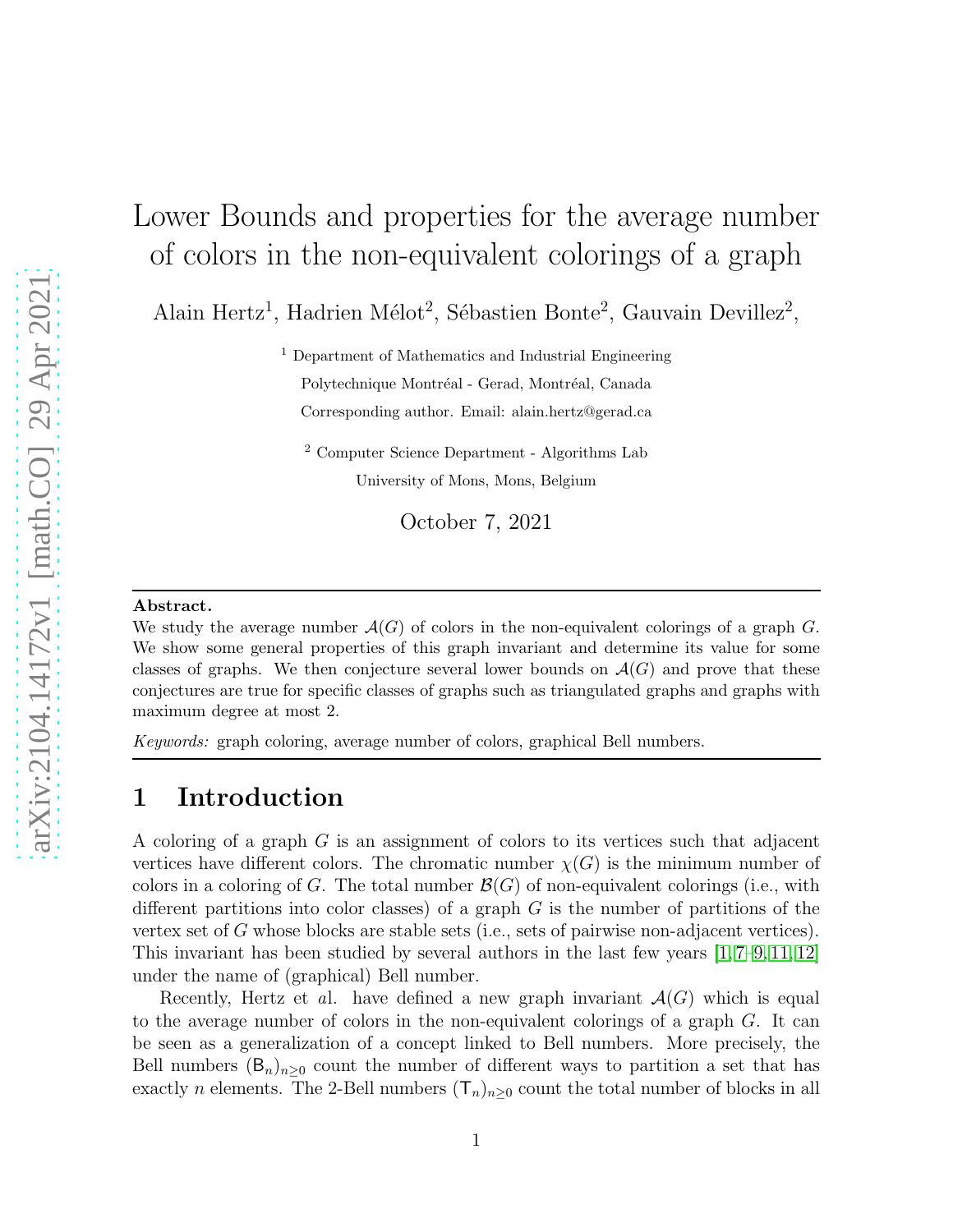partitions of a set of n elements. Odlyzko and Richmond [\[14\]](#page-19-5) have studied the average number  $A_n$  of blocks in a partition of a set of n elements, which can be defined as  $A_n = \frac{T_n}{B_n}$  $\frac{\mathsf{T}_n}{\mathsf{B}_n}$ . The graph invariant  $\mathcal{A}(G)$  that we study in this paper generalizes  $\mathsf{A}_n$ . Indeed, when constraints (represented by edges in  $G$ ) impose that certain pairs of elements (represented by vertices) cannot belong to the same block of a partition,  $\mathcal{A}(G)$  is the average number of blocks in the partitions that respect all constraints. Hence, for a graph of order n,  $\mathcal{A}(G) = A_n$  if G is the empty graph of order n.

As shown in [\[10\]](#page-19-6),  $\mathcal{A}(G)$  can help discover nontrivial inequalities for the Bell numbers. For example, we will see that  $\mathcal{A}(\overline{P}_n) = \frac{B_n}{B_{n-1}}$  and  $\mathcal{A}(P_n) < \mathcal{A}(P_{n+1})$  for  $n \geq 1$ , where  $P_n$ is the path on *n* vertices. This immediately implies  $B_n^2 < B_{n-1}B_{n+1}$ , which means that the sequence  $(B_n)_{n>0}$  is strictly log-convex. This result has also been proved recently by Alzer [\[2\]](#page-19-7) using numerical arguments.

The best possible upper bound for  $\mathcal{A}(G)$  is clearly the order n of G since all colorings of G use at most n colors and  $\mathcal{A}(\mathsf{K}_n) = n$  for the clique  $\mathsf{K}_n$  of order n. It seems however much more complex to define a lower bound for  $\mathcal{A}(G)$ , as a function of n, which is reached by at least one graph of order n. We think that the best possible lower bound is  $\frac{B_{n+1}-B_n}{B_n}$  and is reached by the empty graph of order n. But it is just a conjecture we are trying to prove.

In the next section we fix some notations, while Section [3](#page-3-0) is devoted to basic properties of  $\mathcal{A}(G)$ . In Section [4,](#page-9-0) we give values of  $\mathcal{A}(G)$  for some particular graphs G that we will deal with later. We then state in Section [5](#page-11-0) three conjectures on a lower bound for  $\mathcal{A}(G)$  and prove that they are true for graphs G with maximum degree  $\Delta(G) \leq 2$ and for triangulated graphs.

### 2 Notation

For basic notions of graph theory that are not defined here, we refer to Diestel [\[4\]](#page-19-8). Let  $G = (V, E)$  be a simple undirected graph. The *order*  $n = |V|$  of G is its number of vertices and the *size*  $m = |E|$  of G is its number of edges. We write  $G \simeq H$  if G and H are two isomorphic graphs, and  $\overline{G}$  is the complement of G. We denote by  $\mathsf{K}_n$  (resp.  $\mathsf{C}_n$ ,  $P_n$  and  $\overline{K}_n$ ) the *complete graph* (resp. the *cycle*, the *path* and the empty graph) of order n. We write  $\mathsf{K}_{a,b}$  for the complete bipartite graph where a and b are the cardinalities of the two sets of vertices of the bipartition. For a subset  $S$  of vertices in a graph  $G$ , we write  $G[S]$  for the subgraph of G induced by S.

Let  $N(v)$  be the set of neighbors of a vertex v in G. A vertex v is isolated if  $|N(v)| = 0$  and is *dominant* if  $|N(v)| = n - 1$  (where *n* is the order of G). We write  $\Delta(G)$  for the maximum degree of G. A vertex v of a graph G is simplicial if the induced subgraph  $G[N(v)]$  of G is a clique. A graph is *triangulated* if each of its induced subgraphs contains a simplicial vertex.

Let u and v be two vertices in a graph  $G$  of order n, We use the following notations:

•  $G_{|uv}$  is the graph (of order  $n-1$ ) obtained from G by identifying (merging) the vertices u and v and, if  $uv \in E(G)$ , by removing the edge uv;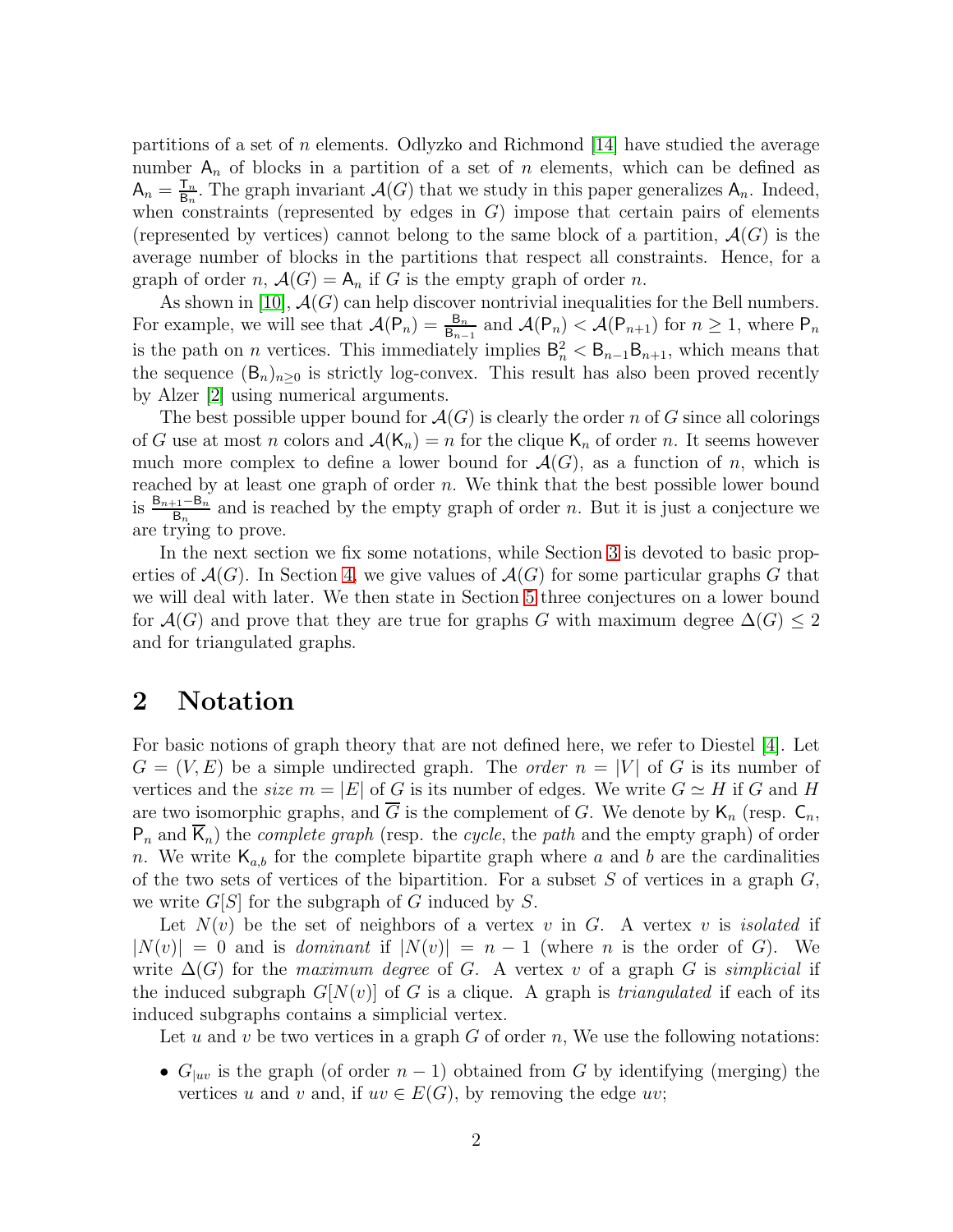- if  $uv \in E(G)$ ,  $G uv$  is the graph obtained by removing the edge uv from G;
- if  $uv \notin E(G)$ ,  $G + uv$  is the graph obtained by adding the edge uv in G;
- $G v$  is the graph obtained from G by removing v and all its incident edges.

Given two graphs  $G_1$  and  $G_2$  (with disjoint sets of vertices), we write  $G_1 \cup G_2$  for the disjoint union of  $G_1$  and  $G_2$ , while the join  $G_1 + G_2$  of  $G_1$  and  $G_2$  is the graph obtained from  $G_1 \cup G_2$  by adding all possible edges between the vertices of  $G_1$  and those of  $G_2$ . Also,  $G \cup pK_1$  is the graph obtained from G by adding p isolated vertices.

A *coloring* of a graph G is an assignment of colors to the vertices of G such that adjacent vertices have different colors. The *chromatic number*  $\chi(G)$  of G is the minimum number of colors in a coloring of G. Two colorings are *equivalent* if they induce the same partition of the vertex set into color classes. Let  $S(G, k)$  be the number of nonequivalent colorings of a graph G that use *exactly* k colors. Then, the total number  $\mathcal{B}(G)$  of non-equivalent colorings of a graph G is defined by

$$
\mathcal{B}(G) = \sum_{k=1}^{n} S(G, k) = \sum_{k=\chi(G)}^{n} S(G, k),
$$

and the total number  $\mathcal{T}(G)$  of color classes in the non-equivalent colorings of a graph G is defined by

$$
\mathcal{T}(G) = \sum_{k=1}^{n} kS(G, k) = \sum_{k=\chi(G)}^{n} kS(G, k).
$$

The average number  $\mathcal{A}(G)$  of colors in the non-equivalent colorings of a graph G can therefore be defined as

$$
\mathcal{A}(G) = \frac{\mathcal{T}(G)}{\mathcal{B}(G)}
$$

.

Note that  $\mathcal{B}(\overline{K}_n) = B_n$ ,  $\mathcal{T}(\overline{K}_n) = T_n$ , and  $\mathcal{A}(\overline{K}_n) = A_n$ . As another example, consider the complement  $\overline{P_5}$  of a path on 5 vertices. As shown in Figure [1,](#page-2-0) there are three nonequivalent colorings of  $\overline{P_5}$  with 3 colors, four with 4 colors, and one with 5 colors, which gives  $\mathcal{B}(\overline{P}_5) = 8, \mathcal{T}(\overline{P}_5) = 30 \text{ and } \mathcal{A}(\overline{P}_5) = \frac{30}{8} = 3.75.$ 

<span id="page-2-0"></span>

Figure 1: The non-equivalent colorings of  $\overline{P}_5$ .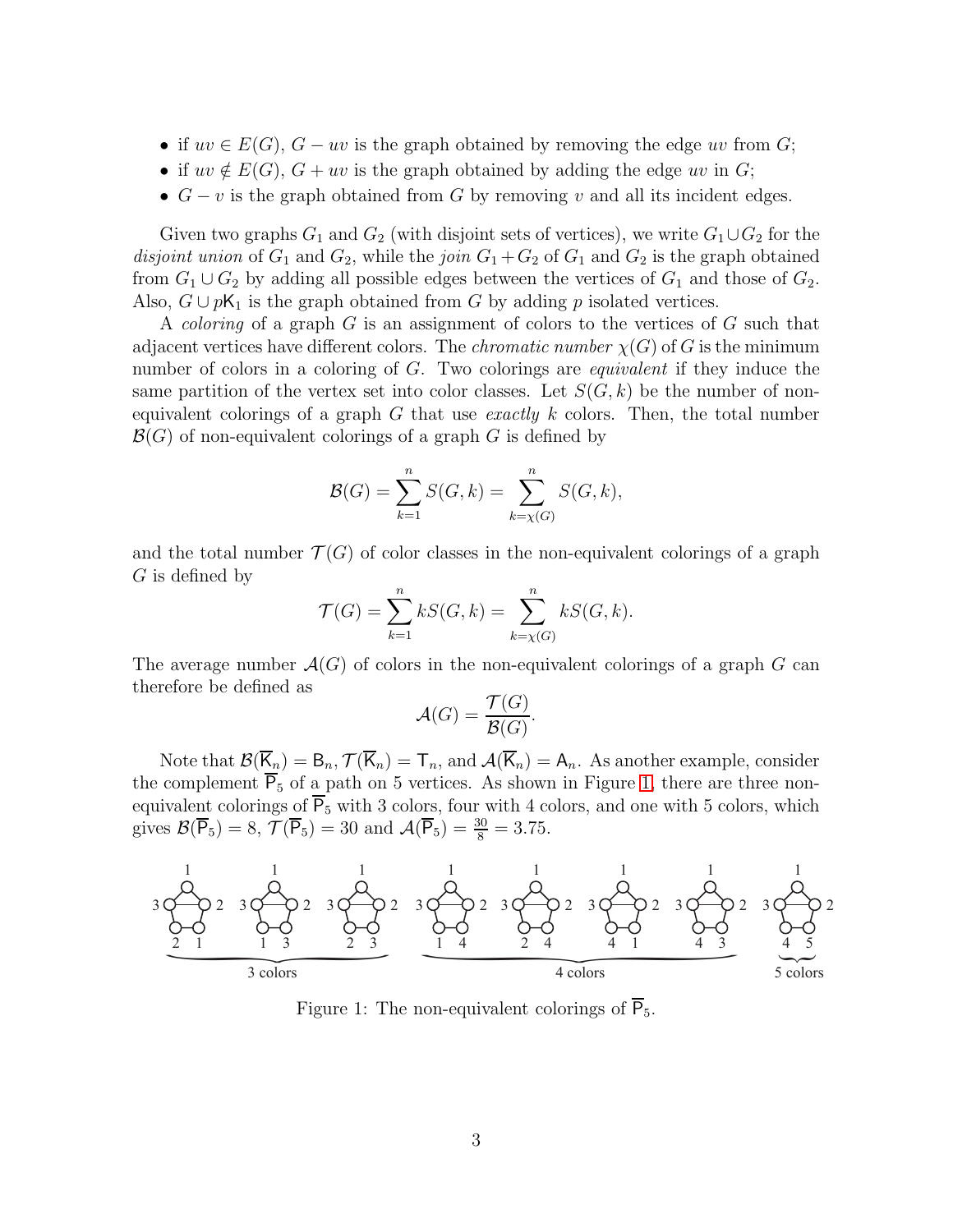### <span id="page-3-0"></span>3 Basic properties of  $\mathcal{A}(G)$

As for several other invariants in graph coloring, the *deletion-contraction* rule (also often called the *Fundamental Reduction Theorem* [\[6\]](#page-19-9)) can be used to compute  $\mathcal{B}(G)$ and  $\mathcal{T}(G)$ . More precisely, let u and v be any pair of distinct vertices of G. As shown in  $[8, 12]$  $[8, 12]$ , we have

$$
S(G,k) = S(G - uv, k) - S(G_{|uv}, k) \quad \forall uv \in E(G), \tag{1}
$$

$$
S(G,k) = S(G+uv,k) + S(G_{|uv},k) \quad \forall uv \notin E(G).
$$
\n
$$
(2)
$$

It follows that

<span id="page-3-5"></span>
$$
\begin{aligned} \mathcal{B}(G) &= \mathcal{B}(G - uv) - \mathcal{B}(G_{|uv}) \\ \mathcal{T}(G) &= \mathcal{T}(G - uv) - \mathcal{T}(G_{|uv}) \end{aligned} \quad \forall uv \in E(G), \tag{3}
$$

$$
\begin{aligned} \mathcal{B}(G) &= \mathcal{B}(G + uv) + \mathcal{B}(G_{|uv}) \\ \mathcal{T}(G) &= \mathcal{T}(G + uv) + \mathcal{T}(G_{|uv}) \end{aligned} \quad \bigg\} \quad \forall uv \notin E(G). \tag{4}
$$

<span id="page-3-1"></span>**Theorem 1.** Given any two graphs  $G_1$  and  $G_2$ , we have

<span id="page-3-4"></span><span id="page-3-3"></span><span id="page-3-2"></span>
$$
\mathcal{A}(G_1+G_2)=\mathcal{A}(G_1)+\mathcal{A}(G_2).
$$

*Proof.* As observed in [\[1\]](#page-19-0), given any coloring of  $G_1 + G_2$ , none of the vertices of  $G_1$  can share a color with a vertex of  $G_2$ , which immediately gives  $\mathcal{B}(G_1+G_2)=\mathcal{B}(G_1)\mathcal{B}(G_2)$ . For  $\mathcal{T}(G_1 + G_2)$ , assuming that  $G_1$  and  $G_2$  are of order  $n_1$  and  $n_2$ , respectively, we get

$$
\mathcal{T}(G_1 + G_2) = \sum_{k=1}^{n_1} \sum_{k'=1}^{n_2} (k + k')S(G_1, k)S(G_2, k') = \sum_{k=1}^{n_1} S(G_1, k) \sum_{k'=1}^{n_2} (k + k')S(G_2, k')
$$
  
= 
$$
\sum_{k=1}^{n_1} S(G_1, k) \left( k \sum_{k'=1}^{n_2} S(G_2, k') + \sum_{k'=1}^{n_2} k' S(G_2, k') \right)
$$
  
= 
$$
\sum_{k=1}^{n_1} k S(G_1, k) \sum_{k'=1}^{n_2} S(G_2, k') + \sum_{k=1}^{n_1} S(G_1, k) \sum_{k'=1}^{n_2} k' S(G_2, k')
$$
  
= 
$$
\mathcal{T}(G_1) \mathcal{B}(G_2) + \mathcal{B}(G_1) \mathcal{T}(G_2).
$$

Hence,

$$
\mathcal{A}(G_1 + G_2) = \frac{\mathcal{T}(G_1 + G_2)}{\mathcal{B}(G_1 + G_2)} = \frac{\mathcal{T}(G_1)\mathcal{B}(G_2) + \mathcal{B}(G_1)\mathcal{T}(G_2)}{\mathcal{B}(G_1)\mathcal{B}(G_2)} \n= \frac{\mathcal{T}(G_1)}{\mathcal{B}(G_1)} + \frac{\mathcal{T}(G_2)}{\mathcal{B}(G_2)} = \mathcal{A}(G_1) + \mathcal{A}(G_2).
$$

 $\Box$ 

The following Corollary is also proved in [\[10\]](#page-19-6).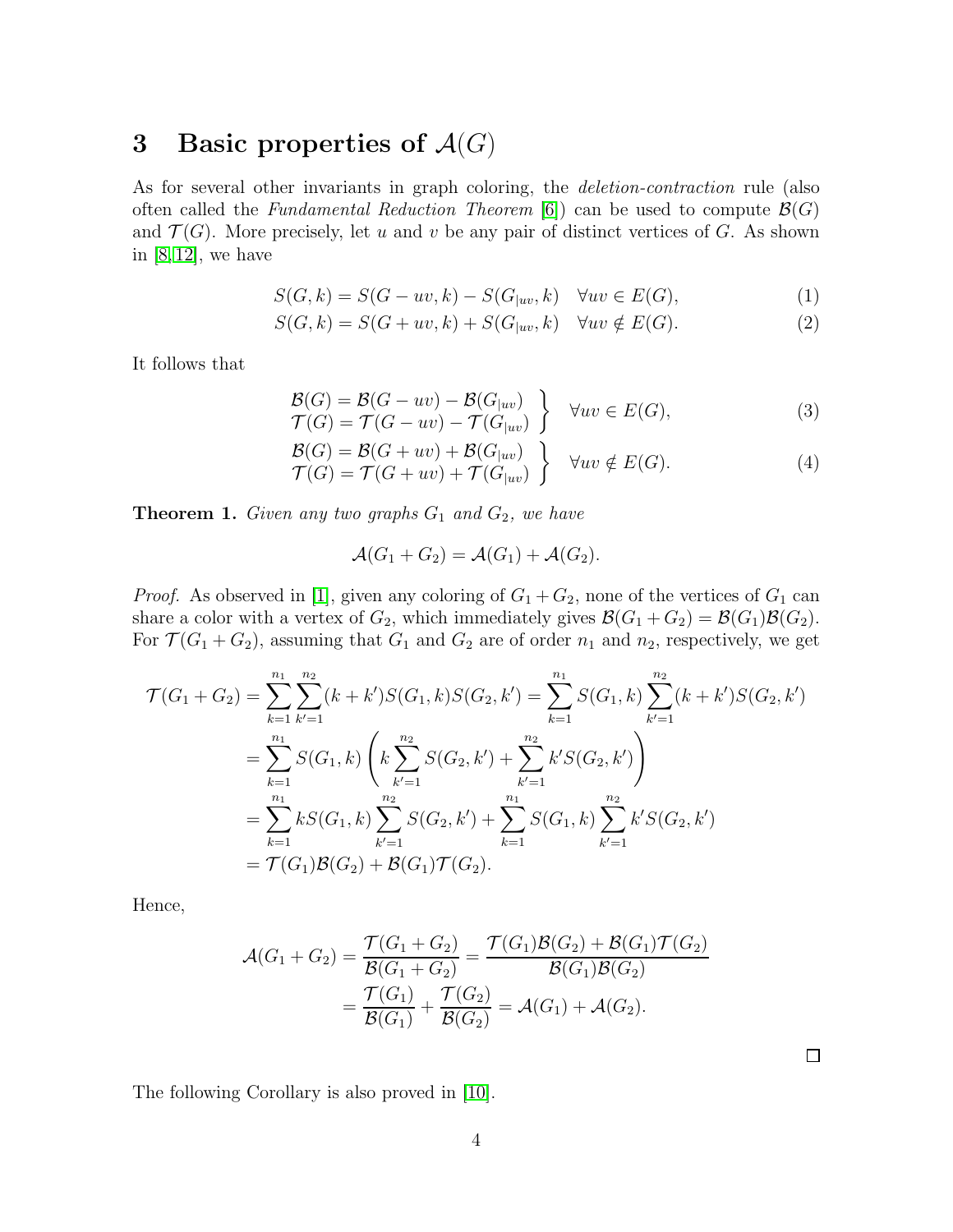<span id="page-4-1"></span>**Corollary 2.** If v is a dominant vertex of a graph  $G$ , then,

$$
\mathcal{A}(G) = \mathcal{A}(G - v) + 1.
$$

*Proof.* If v is a dominant vertex of a graph G, then  $G \simeq (G - v) + \mathsf{K}_1$ , and since  $\mathcal{A}(\mathsf{K}_1) = 1$  $\mathcal{A}(\mathsf{K}_1) = 1$ , Theorem 1 gives  $\mathcal{A}(G) = \mathcal{A}(G - v) + 1$ .  $\Box$ 

In the following, given a subset W of vertices in a graph  $G$ , we denote by  $S_{W,i}(G, k)$ the number of non-equivalent colorings of  $G$  that use exactly  $k$  colors, and where exactly *i* of them appear on W. Hence,  $S(G, k) = \sum_{i=0}^{|W|} S_{W,i}(G, k)$ .

<span id="page-4-0"></span>**Lemma 3.** Let v be a vertex in a graph G of order n and let  $N(v)$  be its set of neighbors in G. Then

• 
$$
\mathcal{B}(G) = \mathcal{B}(G - v) + \sum_{k=1}^{n-1} \sum_{i=0}^{|N(v)|} (k-i)S_{N(v),i}(G - v, k), and
$$
  
\n•  $\mathcal{T}(G) = \mathcal{T}(G - v) + \sum_{k=1}^{n-1} \sum_{i=0}^{|N(v)|} (k(k-i) + 1)S_{N(v),i}(G - v, k).$ 

*Proof.* Since  $S_{N(v),i}(G, k) = S_{N(v),i}(G - v, k - 1) + (k - i)S_{N(v),i}(G - v, k)$ , we have

$$
\mathcal{B}(G) = \sum_{k=1}^{n} S(G, k) = \sum_{k=1}^{n} \sum_{i=0}^{|N(v)|} S_{N(v),i}(G, k)
$$
  
\n
$$
= \sum_{k=1}^{n} \sum_{i=0}^{|N(v)|} S_{N(v),i}(G - v, k - 1) + \sum_{k=1}^{n-1} \sum_{i=0}^{|N(v)|} (k - i) S_{N(v),i}(G - v, k)
$$
  
\n
$$
= \sum_{k=1}^{n-1} \sum_{i=0}^{|N(v)|} S_{N(v),i}(G - v, k) + \sum_{k=1}^{n-1} \sum_{i=0}^{|N(v)|} (k - i) S_{N(v),i}(G - v, k)
$$
  
\n
$$
= \mathcal{B}(G - v) + \sum_{k=1}^{n-1} \sum_{i=0}^{|N(v)|} (k - i) S_{N(v),i}(G - v, k)
$$

and

$$
\mathcal{T}(G) = \sum_{k=1}^{n} kS(G, k) = \sum_{k=1}^{n} \sum_{i=0}^{|N(v)|} kS_{N(v),i}(G, k)
$$
  
= 
$$
\sum_{k=1}^{n} \sum_{i=0}^{|N(v)|} kS_{N(v),i}(G - v, k - 1) + \sum_{k=1}^{n-1} \sum_{i=0}^{|N(v)|} k(k - i)S_{N(v),i}(G - v, k)
$$
  
= 
$$
\sum_{k=1}^{n-1} \sum_{i=0}^{|N(v)|} (k + 1)S_{N(v),i}(G - v, k) + \sum_{k=1}^{n-1} \sum_{i=0}^{|N(v)|} k(k - i)S_{N(v),i}(G - v, k)
$$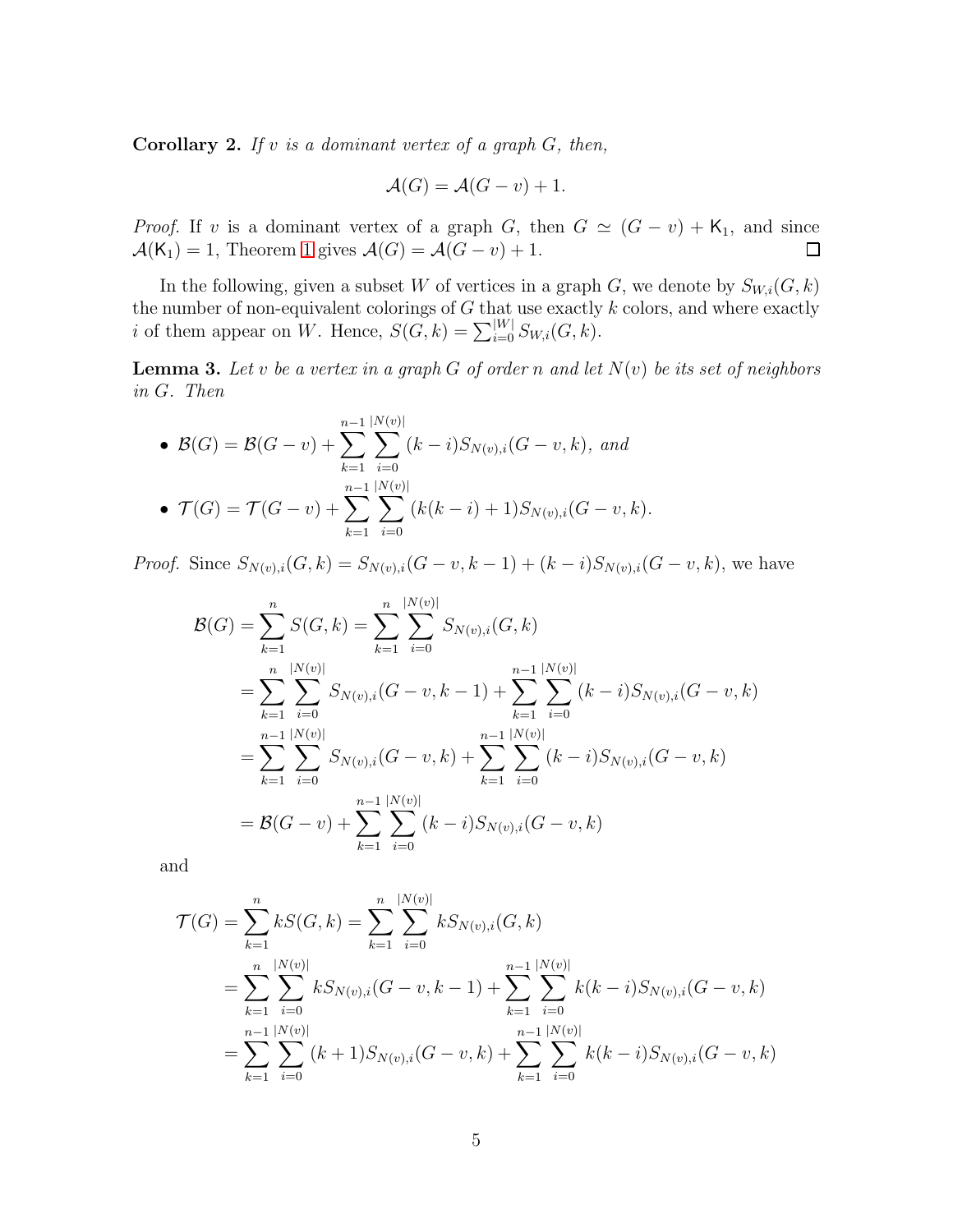$$
= \sum_{k=1}^{n-1} \sum_{i=0}^{|N(v)|} k S_{N(v),i}(G-v,k) + \sum_{k=1}^{n-1} \sum_{i=0}^{|N(v)|} (k(k-i)+1)S_{N(v),i}(G-v,k)
$$
  
=  $\mathcal{T}(G-v) + \sum_{k=1}^{n-1} \sum_{i=0}^{|N(v)|} (k(k-i)+1)S_{N(v),i}(G-v,k).$ 

<span id="page-5-0"></span>**Theorem 4.** Let v be a vertex in a graph G. If  $\chi(G[N(v)]) \geq |N(v)| - 3$  then  $\mathcal{A}(G) > \mathcal{A}(G - v).$ 

*Proof.* Let n be the order of G. We know from Lemma [3](#page-4-0) that

$$
\mathcal{A}(G) - \mathcal{A}(G - v) = \frac{\mathcal{T}(G - v) + a}{\mathcal{B}(G - v) + b} - \frac{\mathcal{T}(G - v)}{\mathcal{B}(G - v)} = \frac{a\mathcal{B}(G - v) - b\mathcal{T}(G - v)}{\mathcal{B}(G)\mathcal{B}(G - v)}
$$
  
where  $a = \sum_{k=1}^{n-1} \sum_{i=0}^{|N(v)|} (k(k-i)+1)S_{N(v),i}(G - v, k)$  and  $b = \sum_{k=1}^{n-1} \sum_{i=0}^{|N(v)|} (k-i)S_{N(v),i}(G - v, k).$ 

It suffices to show that  $a\mathcal{B}(G-v)-b\mathcal{T}(G-v) > 0$ . Let P be the set of pairs  $(k, i)$  such that  $S_{N(v),i}(G - v, k) > 0$ . Since  $\chi(G[N(v)]) \ge |N(v)| - 3$ , we have  $k \ge i \ge |N(v)| - 3$ for all  $(k, i) \in \mathcal{P}$ . For two pairs  $(k, i)$  and  $(k', i')$  in  $\mathcal{P}$ , we write  $(k, i) > (k', i')$  if  $k > k'$  or  $k=k'$  and  $i>i'$ . Also, let  $f(k, k', i, i') = S_{N(v), i}(G-v, k)S_{N(v), i'}(G-v, k')$ . We have

$$
a\mathcal{B}(G-v) - b\mathcal{T}(G-v)
$$
  
=  $a\sum_{k=1}^{n-1} \sum_{i=0}^{|N(v)|} S_{N(v),i}(G-v,k) - b\sum_{k=1}^{n-1} \sum_{i=0}^{|N(v)|} kS_{N(v),i}(G-v,k)$   
=  $\sum_{(k,i)\in\mathcal{P}} S_{N(v),i}(G-v,k)^2 ((k(k-i)+1)-(k-i)k)$   
+  $\sum_{(k,i)>(k',i')} f(k,k',i,i') ((k(k-i)+1)+(k'(k'-i')+1)-(k-i)k'-(k'-i')k)$   
=  $\sum_{(k,i)\in\mathcal{P}} S_{N(v),i}(G-v,k)^2 + \sum_{(k,i)>(k',i')} f(k,k',i,i') ((k-k')^2-(k-k')(i-i')+2).$ 

Note that  $\mathcal{P} \neq \emptyset$  since  $S_{N(v),|N(v)|}(G-v,n-1) = 1$ . Hence,  $\sum_{(k,i)\in\mathcal{P}} S_{N(v),i}(G-v,k)^2 > 0$ , and it is sufficient to prove that  $(k - k')^2 - (k - k') (i - i') + 2 \geq 0$  for every two pairs  $(k, i)$  and  $(k', i')$  in P with  $(k, i) > (k', i')$ . For two such pairs  $(k, i)$  and  $(k', i')$ , we have  $i - i' \leq |N(v)| - (|N(v)| - 3) = 3$ . Hence,

- if  $k = k'$ , then  $(k k')^2 (k k')(i i') + 2 = 2 > 0$ ;
- if  $k = k' + 1$ , then  $(k k')^{2} (k k') (i i') + 2 = 3 (i i') \ge 0$ ;
- if  $k = k' + 2$ , then  $(k k')^{2} (k k') (i i') + 2 = 6 2(i i') \ge 0$ ;
- if  $k \geq k' + 3$ , then  $(k k')^2 (k k') (i i') + 2 \geq 2$ .

 $\Box$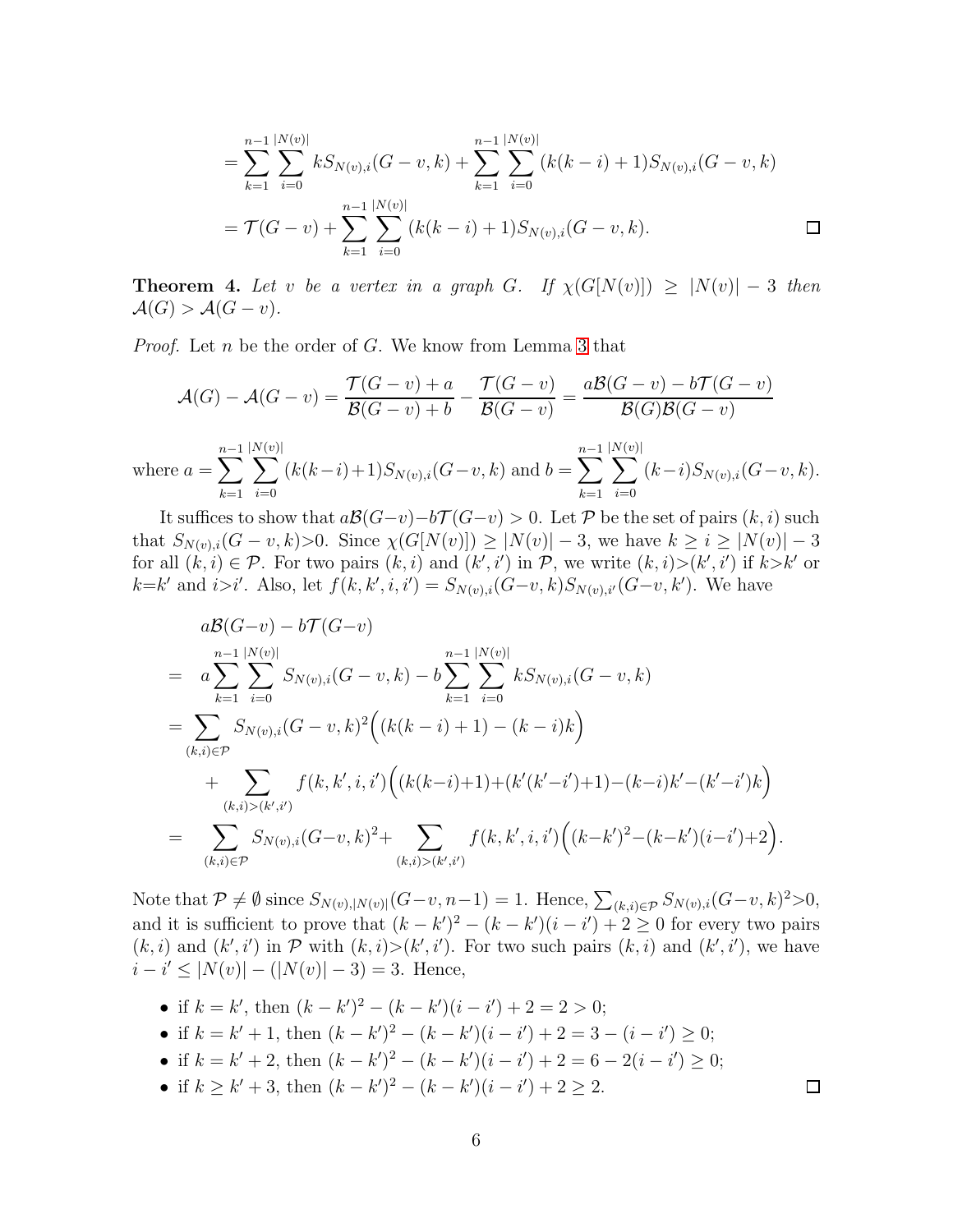<span id="page-6-2"></span>Corollary 5. If v is a vertex of degree at most  $\lambda$  in a graph G, then  $\mathcal{A}(G) > \mathcal{A}(G-v)$ .

*Proof.* Since  $|N(v)| \leq 4$ , we have:

- if  $N(v) = \emptyset$ , then  $\chi(G[N(v)]) = 0 > -3 = |N(v)| 3;$
- if  $N(v) \neq \emptyset$ , then  $\chi(G[N(v)]) \geq 1 \geq |N(v)| 3$ .

In both cases, we conclude from Theorem [4](#page-5-0) that  $\mathcal{A}(G) > \mathcal{A}(G - v)$ .

<span id="page-6-0"></span>**Corollary 6.** Let v be a simplicial vertex in a graph G. Then  $\mathcal{A}(G) > \mathcal{A}(G - v)$ .

*Proof.* Since v is simplicial in G, we have  $\chi(G[N(v)]) = |N(v)| > |N(v)| - 3$ . Hence, we conclude from Theorem [4](#page-5-0) that  $\mathcal{A}(G) > \mathcal{A}(G - v)$ .

 $\Box$ 

 $\Box$ 

<span id="page-6-1"></span>**Theorem 7.** Let v be a simplicial vertex of degree at least one in a graph  $G$  of order n, and let w be one of its neighbors in G. Then  $\mathcal{A}(G) > \mathcal{A}(G - vw)$ .

*Proof.* Let  $H = (G - v) \cup K_1$ . In other words, H is obtained from  $G - v$  by adding an isolated vertex. It follows from Lemma [3](#page-4-0) that

$$
\mathcal{B}(H) = \mathcal{B}(G - v) + \sum_{k=1}^{n-1} \sum_{i=0}^{0} (k - i) S_{\emptyset, i}(G - v, k)
$$

$$
= \mathcal{B}(G - v) + \sum_{k=1}^{n-1} kS(G - v, k)
$$

and

$$
\mathcal{T}(H) = \mathcal{T}(G - v) + \sum_{k=1}^{n-1} \sum_{i=0}^{0} (k(k - i) + 1) S_{\emptyset, i}(G - v, k)
$$
  
= 
$$
\mathcal{T}(G - v) + \sum_{k=1}^{n-1} (k^2 + 1) S(G - v, k).
$$

Also, since  $S_{N(v),i}(G-v, k)=0$  for  $i \neq |N(v)|$ , we have  $S(G-v, k)=S_{N(v),|N(v)|}(G-v, k)$ and it follows from Lemma [3](#page-4-0) that

$$
\mathcal{B}(G) = \mathcal{B}(G - v) + \sum_{k=1}^{n-1} (k - |N(v)|)S(G - v, k)
$$
  
=  $\left(\mathcal{B}(G - v) + \sum_{k=1}^{n-1} kS(G - v, k)\right) - |N(v)| \sum_{k=1}^{n-1} S(G - v, k)$   
=  $\mathcal{B}(H) - |N(v)| \mathcal{B}(G - v)$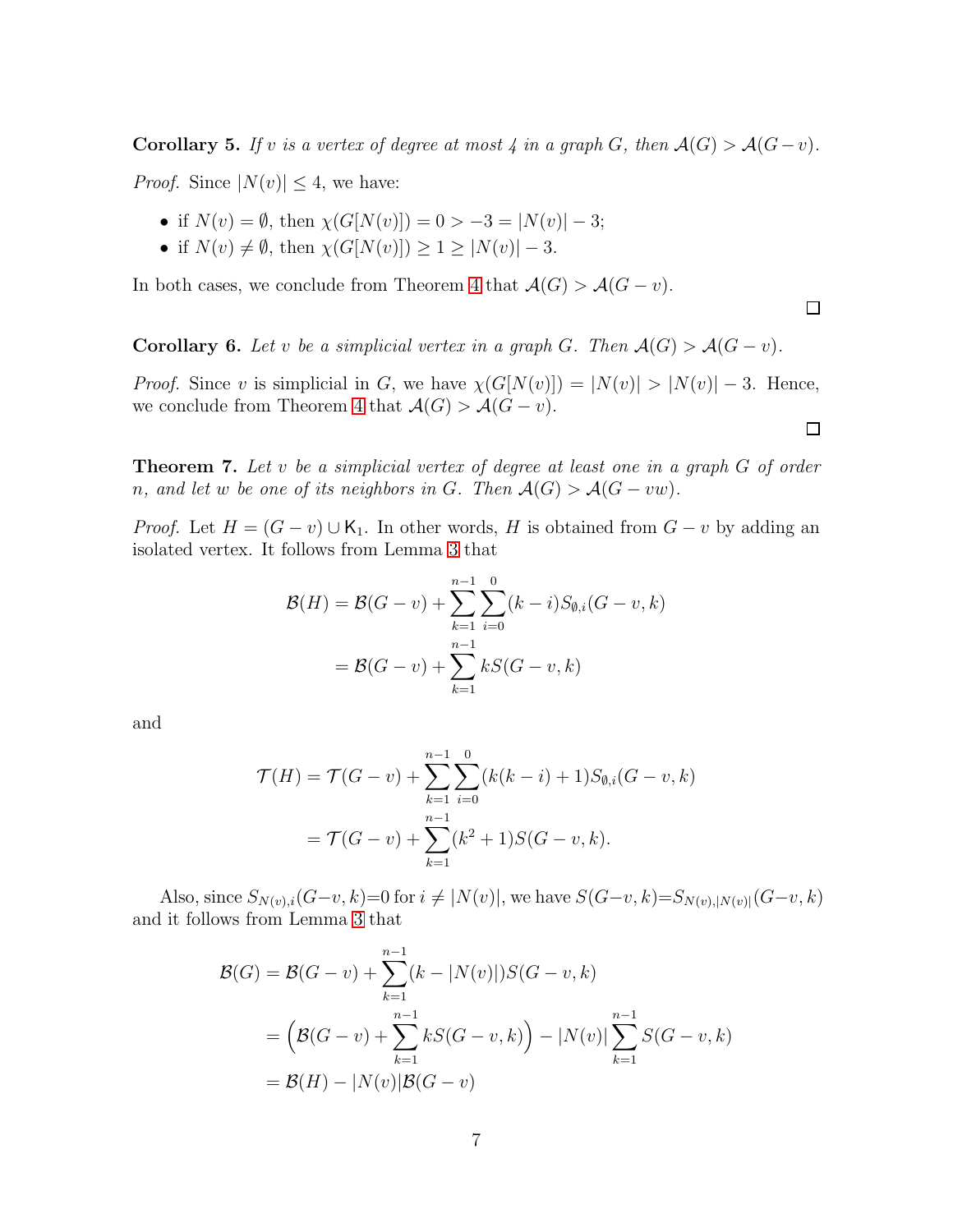and

$$
\mathcal{T}(G) = \mathcal{T}(G - v) + \sum_{k=1}^{n-1} \left( k(k - |N(v)|) + 1 \right) S(G - v, k)
$$
  
=  $\left( \mathcal{T}(G - v) + \sum_{k=1}^{n-1} (k^2 + 1) S(G - v, k) \right) - |N(v)| \sum_{k=1}^{n-1} k S(G - v, k)$   
=  $\mathcal{T}(H) - |N(v)| \mathcal{T}(G - v).$ 

Similarly, since v is simplicial (of degree  $|N(v)|-1$ ) in  $G - vw$ , we have

$$
\mathcal{B}(G - vw) = \mathcal{B}(H) - (|N(v)| - 1)\mathcal{B}(G - v)
$$

and

$$
\mathcal{T}(G - vw) = \mathcal{T}(H) - (|N(v)| - 1)\mathcal{T}(G - v).
$$

Hence,

$$
\mathcal{A}(G) - \mathcal{A}(G - vw) = \frac{\mathcal{T}(G)}{\mathcal{B}(G)} - \frac{\mathcal{T}(G - vw)}{\mathcal{B}(G - vw)} \n= \frac{\mathcal{T}(H) - |N(v)|\mathcal{T}(G - v)}{\mathcal{B}(H) - |N(v)|\mathcal{B}(G - v)} - \frac{\mathcal{T}(H) - (|N(v)| - 1)\mathcal{T}(G - v)}{\mathcal{B}(H) - (|N(v)| - 1)\mathcal{B}(G - v)} \n= \frac{\mathcal{T}(H)\mathcal{B}(G - v) - \mathcal{B}(H)\mathcal{T}(G - v)}{\mathcal{B}(G)\mathcal{B}(G - vw)}.
$$

Since  $v$  is isolated in  $H$ , it is simplicial and we know from Corollary [6](#page-6-0) that

$$
\mathcal{A}(H) > \mathcal{A}(G - v) \iff \frac{\mathcal{T}(H)}{\mathcal{B}(H)} > \frac{\mathcal{T}(G - v)}{\mathcal{B}(G - v)}
$$
\n
$$
\iff \mathcal{T}(H)\mathcal{B}(G - v) - \mathcal{B}(H)\mathcal{T}(G - v) > 0
$$

 $\Box$ 

which implies  $\mathcal{A}(G) - \mathcal{A}(G - vw) > 0$ .

<span id="page-7-0"></span>**Lemma 8.** Let  $G$  and  $H$  be two graphs and suppose  $H$  has order n. Then

• 
$$
\mathcal{B}(G \cup H) = \sum_{k=1}^{n} S(H, k) \mathcal{B}(G \cup K_k),
$$
 and  
\n•  $\mathcal{T}(G \cup H) = \sum_{k=1}^{n} S(H, k) \mathcal{T}(G \cup K_k).$ 

*Proof.* We first prove that  $\mathcal{B}(G \cup H) = \sum_{k=1}^{n} S(H,k) \mathcal{B}(G \cup K_k)$  for all graphs H of  $\sum_{k=1}^{1} S(K_1, k) \mathcal{B}(G \cup K_1)$ . For larger values of n we proceed by double induction on the order *n*. For  $n = 1$ , we have  $H = K_1$ , and since  $S(K_1, 1) = 1$ , we have  $\mathcal{B}(G \cup K_1) =$ order  $n$  and the size  $m$  of  $H$ . So assume  $H$  has order  $n$  and size  $m$ .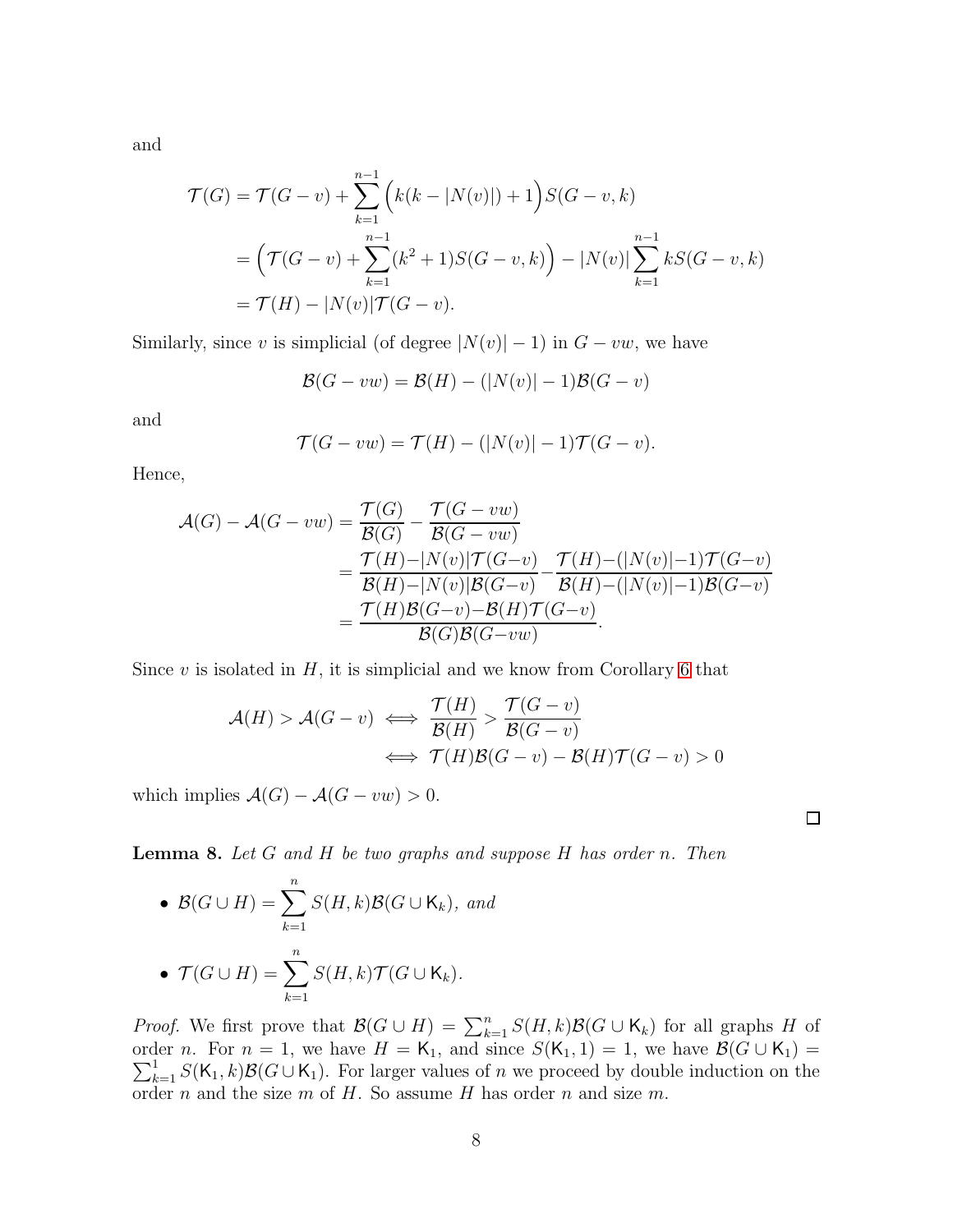- If  $m = \frac{n(n-1)}{2}$  $\frac{(n-1)}{2}$ , then  $H = \mathsf{K}_n$ . Since  $S(\mathsf{K}_n, i) = 0$  for  $i = 1, ..., n-1$  and  $S(K_n, n) = \hat{1}$ , we have  $\mathcal{B}(G \cup K_n) = \sum_{k=1}^n S(K_n, k) \mathcal{B}(G \cup K_n)$ .
- If  $m < \frac{n(n-1)}{2}$ , then H contains two non-adjacent vertices u and v and we know from Equations [\(4\)](#page-3-2) that  $\mathcal{B}(G \cup H) = \mathcal{B}(G \cup (H + uv)) + \mathcal{B}(G \cup H_{|uv})$ . Since  $G \cup (H + uv)$  has order n and size  $m + 1$  and  $G \cup (H_{|uv})$  has order  $n - 1$ , we know by induction that

$$
\mathcal{B}(G \cup H) = \sum_{k=1}^{n} S(H + uv, k) \mathcal{B}(G \cup K_k) + \sum_{k=1}^{n-1} S(H_{|uv}, k) \mathcal{B}(G \cup K_k)
$$
  
= 
$$
\sum_{k=1}^{n} \left( S(H + uv, k) + S(H_{|uv}, k) \right) \mathcal{B}(G \cup K_k)
$$
  
= 
$$
\sum_{k=1}^{n} S(H, k) \mathcal{B}(G \cup K_k).
$$

The proof for  $\mathcal{T}(G \cup H)$  is similar.

**Theorem 9.** Let  $H_1, H_2$  be any two graphs. If  $S(H_1, k)S(H_2, k') \geq S(H_2, k)S(H_1, k')$ for all  $k > k'$ , the inequality being strict for at least one pair  $(k, k')$ , then  $\mathcal{A}(G \cup H_1) > \mathcal{A}(G \cup H_2)$  for all graphs G.

*Proof.* Let  $f(k, k') = S(H_1, k)S(H_2, k') - S(H_2, k)S(H_1, k')$  and assume that  $H_1$  and  $H_2$ are of order  $n_1$  and  $n_2$ , respectively. Note that  $n_1 \geq n_2$  else we would have  $n_2 > n_1$  and  $f(n_2, n_1) = S(H_1, n_2)S(H_2, n_1) - S(H_2, n_2)S(H_1, n_1) = -1 < 0$ . We know from Lemma [8](#page-7-0) that

$$
\mathcal{A}(G \cup H_1) - \mathcal{A}(G \cup H_2) = \frac{\sum_{k=1}^{n_1} S(H_1, k) \mathcal{T}(G \cup K_k)}{\sum_{k=1}^{n_1} S(H_1, k) \mathcal{B}(G \cup K_k)} - \frac{\sum_{k=1}^{n_2} S(H_2, k) \mathcal{T}(G \cup K_k)}{\sum_{k=1}^{n_2} S(H_2, k) \mathcal{B}(G \cup K_k)}
$$

$$
= \frac{\sum_{k=1}^{n_1} \sum_{k'=1}^{n_1} f(k, k') \mathcal{T}(G \cup K_k) \mathcal{B}(G \cup K_{k'})}{\mathcal{B}(G \cup H_1) \mathcal{B}(G \cup H_2)}.
$$

Since  $f(k, k) = 0$  for all k and  $f(k, k') = -f(k', k)$  for all  $k \neq k'$ , we deduce

$$
\mathcal{A}(G \cup H_1) - \mathcal{A}(G \cup H_2) = \frac{\sum_{k'=1}^{n_1-1} \sum_{k=k'+1}^{n_1} f(k,k') \Big( \mathcal{T}(G \cup K_k) \mathcal{B}(G \cup K_{k'}) - \mathcal{T}(G \cup K_{k'}) \mathcal{B}(G \cup K_k) \Big)}{\mathcal{B}(G \cup H_1) \mathcal{B}(G \cup H_2)}.
$$

 $\Box$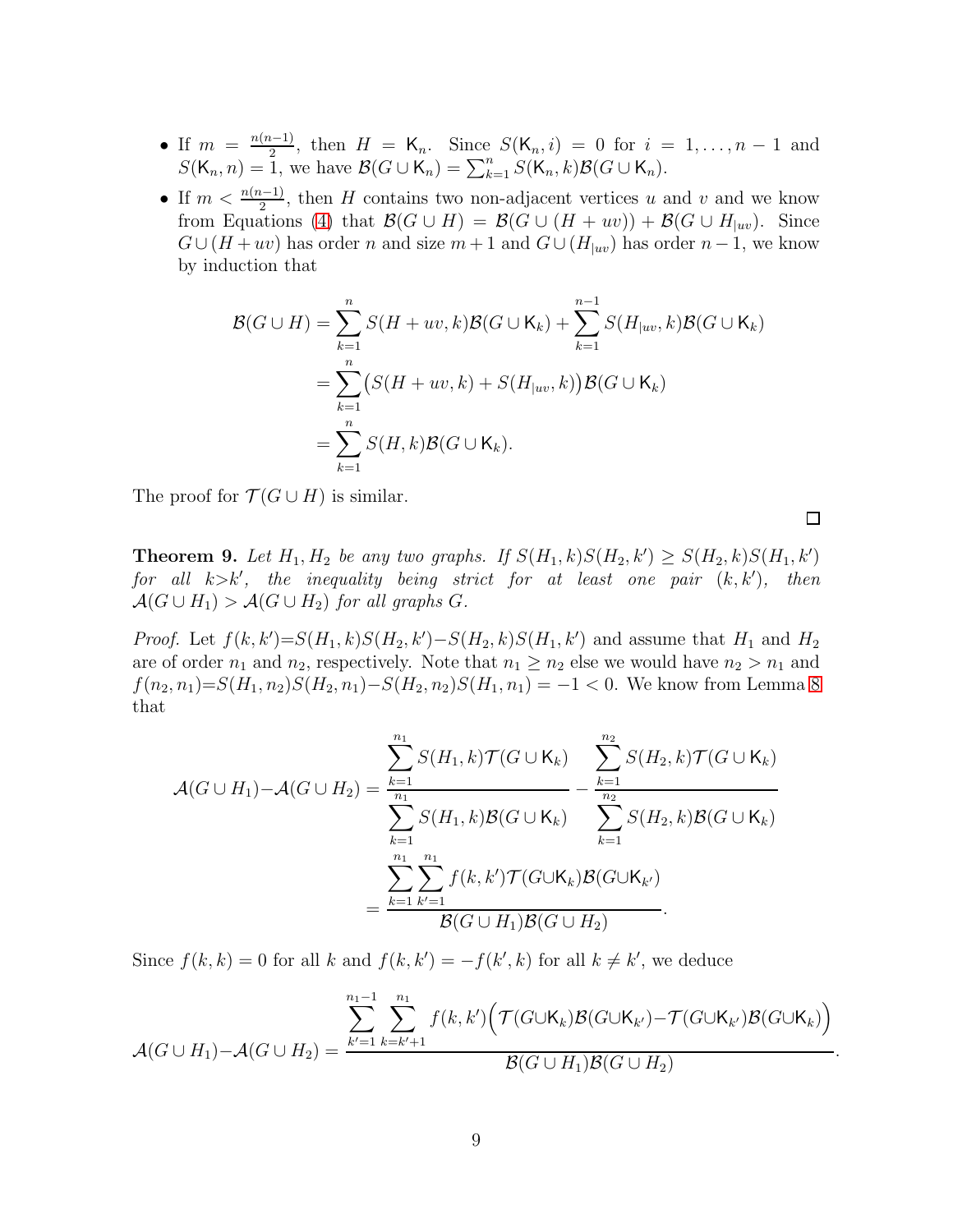Note that if  $k > k'$ , then  $G \cup K_k$  is obtained from  $G \cup K_{k'}$  by repeatedly adding a simplicial vertex. Hence, we know from Corollary [6](#page-6-0) that

$$
\mathcal{A}(G \cup \mathsf{K}_{k}) > \mathcal{A}(G \cup \mathsf{K}_{k'}) \iff \frac{\mathcal{T}(G \cup \mathsf{K}_{k})}{\mathcal{B}(G \cup \mathsf{K}_{k})} > \frac{\mathcal{T}(G \cup \mathsf{K}_{k'})}{\mathcal{B}(G \cup \mathsf{K}_{k'})} \\
\iff \mathcal{T}(G \cup \mathsf{K}_{k})\mathcal{B}(G \cup \mathsf{K}_{k'}) - \mathcal{T}(G \cup \mathsf{K}_{k'})\mathcal{B}(G \cup \mathsf{K}_{k}) > 0.
$$

Since  $f(k, k') = S(H_1, k)S(H_2, k') - S(H_1, k')S(H_2, k)$  is positive for all  $(k, k')$ , and strictly positive for at least one such pair, we have  $\mathcal{A}(G \cup H_1) - \mathcal{A}(G \cup H_2) > 0$ .

 $\Box$ 

As a final property, we mention one which is proved in [\[10\]](#page-19-6) and which will be helpful in proving results in the following sections.

<span id="page-9-2"></span>**Theorem 10** ([\[10\]](#page-19-6)). Let G, H and  $F_1, \dots, F_r$  be  $r + 2$  graphs, and let  $\alpha_1, \dots, \alpha_r$  be r positive numbers such that

• 
$$
\mathcal{B}(G) = \mathcal{B}(H) + \sum_{i=1}^{r} \alpha_i \mathcal{B}(F_i),
$$

• 
$$
\mathcal{T}(G) = \mathcal{T}(H) + \sum_{i=1}^{r} \alpha_i \mathcal{T}(F_i)
$$
, and

• 
$$
\mathcal{A}(F_i) < \mathcal{A}(H)
$$
 for all  $i = 1, \cdots, r$ .

Then  $\mathcal{A}(G) < \mathcal{A}(H)$ .

## <span id="page-9-0"></span>4 Some values for  $\mathcal{A}(G)$

The value  $\mathcal{A}(G)$  is known for some graphs G. We mention here some of them which are proven in [\[10\]](#page-19-6) and determine some others.

<span id="page-9-1"></span>Proposition 11. [\[10\]](#page-19-6)

• 
$$
\mathcal{A}(\overline{K}_n) = \mathcal{A}(nK_1) = \frac{B_{n+1} - B_n}{B_n}
$$
 for all  $n \ge 1$ ;  
\n•  $\mathcal{A}(T \cup pK_1) = \frac{\sum_{i=0}^p {p \choose i} B_{n+i}}{\sum_{i=0}^p {p \choose i} B_{n+i-1}}$  for all trees  $T$  of order  $n \ge 1$  and all  $p \ge 0$ ;  
\n
$$
\sum_{n=1}^{n-1} (-1)^{j+1} \sum_{i=0}^p {p \choose i} B_{n+i-j+1}
$$
\n•  $\mathcal{A}(C_n \cup pK_1) = \frac{\sum_{i=1}^{n-1} (-1)^{j+1} \sum_{i=0}^p {p \choose i} B_{n+i-j}}{\sum_{i=0}^p {p \choose i} B_{n+i-j}}$  for all  $n \ge 3$  and  $p \ge 0$ .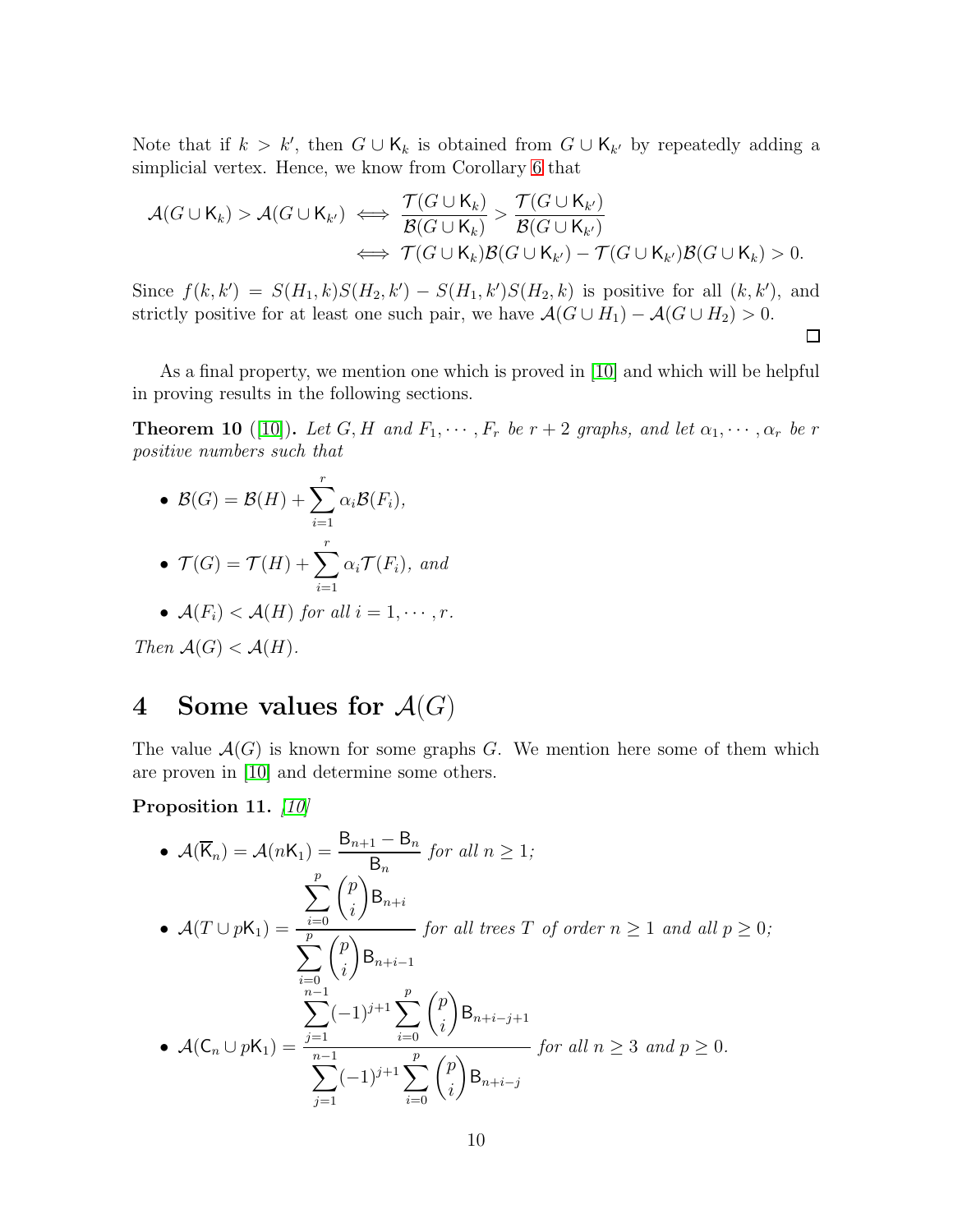Since  $S(K_n, k) = 1$  for  $k = n$ , and  $S(K_n, k) = 0$  for  $k < n$ , we have  $\mathcal{A}(K_n) = n$ . We prove here a stronger property which we use in the next section. Let  $\{^a_b\}$  be the Stirling number of the second kind, with parameters  $a$  and  $b$  (i.e., the number of partitions of a set of a elements into b blocks).

<span id="page-10-1"></span>Proposition 12.

$$
\mathcal{A}(\mathsf{K}_n \cup p\mathsf{K}_1) = \frac{\sum_{k=n}^{n+p} k \sum_{j=0}^n {k-j \choose n-j} {n \choose j} (n-j)! {p \choose k-j}}{\sum_{k=n}^{n+p} \sum_{j=0}^n {k-j \choose n-j} {n \choose j} (n-j)! {p \choose k-j}} \quad \text{for all } n \ge 1 \text{ and all } p \ge 0.
$$

*Proof.* It is proved in [\[11\]](#page-19-3) that given two graphs  $G_1$  and  $G_2$ , we have

$$
S(G_1 \cup G_2, k) = \sum_{i=1}^k \sum_{j=0}^i {i \choose j} {k-j \choose i-j} (i-j)! S(G_1, i) S(G_2, k-j).
$$

For  $G_1 \simeq \mathsf{K}_n$  and  $G_2 \simeq p\mathsf{K}_1$ , we have  $S(G_1, i) = 1$  if  $i = n$ , and  $S(G_1, i) = 0$  otherwise. Also,  $S(G_2, k - j) = \{p \atop k - j\}$ . Hence,

$$
S(\mathsf{K}_n \cup p\mathsf{K}_1, k) = \sum_{j=0}^n {k-j \choose n-j} {n \choose j} (n-j)! {p \choose k-j}.
$$

The result then follows from the fact that

$$
\mathcal{A}(\mathsf{K}_n \cup p\mathsf{K}_1) = \frac{\sum_{k=n}^{n+p} kS(\mathsf{K}_n \cup p\mathsf{K}_1, k)}{\sum_{k=n}^{n+p} S(\mathsf{K}_n \cup p\mathsf{K}_1, k)}.
$$

 $\Box$ 

We now determine  $\mathcal{A}(G)$  for G equal to the complement of a path and the complement of a cycle. In what follows, we write  $F_n$  and  $L_n$  for the nth Fibonacci number and the nth Lucas number, respectively.

<span id="page-10-0"></span>Proposition 13.  $\mathcal{A}(\overline{P}_n) = \frac{(n+1)F_{n+2} + (2n-1)F_{n+1}}{\epsilon F_n}$  $5F_{n+1}$ for all  $n \geq 1$ .

*Proof.* The result is true for  $n \leq 2$ . Indeed,

- For  $n = 1$ , we have  $\overline{P}_1 = K_1$  which implies  $\mathcal{A}(\overline{P}_1) = 1 = \frac{2F_3 + F_2}{5F_2};$
- For  $n=2$ , we have  $\overline{P}_2 = \overline{K}_2$  which implies  $\mathcal{A}(\overline{P}_2) = \frac{B_3 B_2}{B_2} = \frac{3}{2} = \frac{3F_4 + 3F_3}{5F_3}$  $\frac{4+3F_3}{5F_3}$ .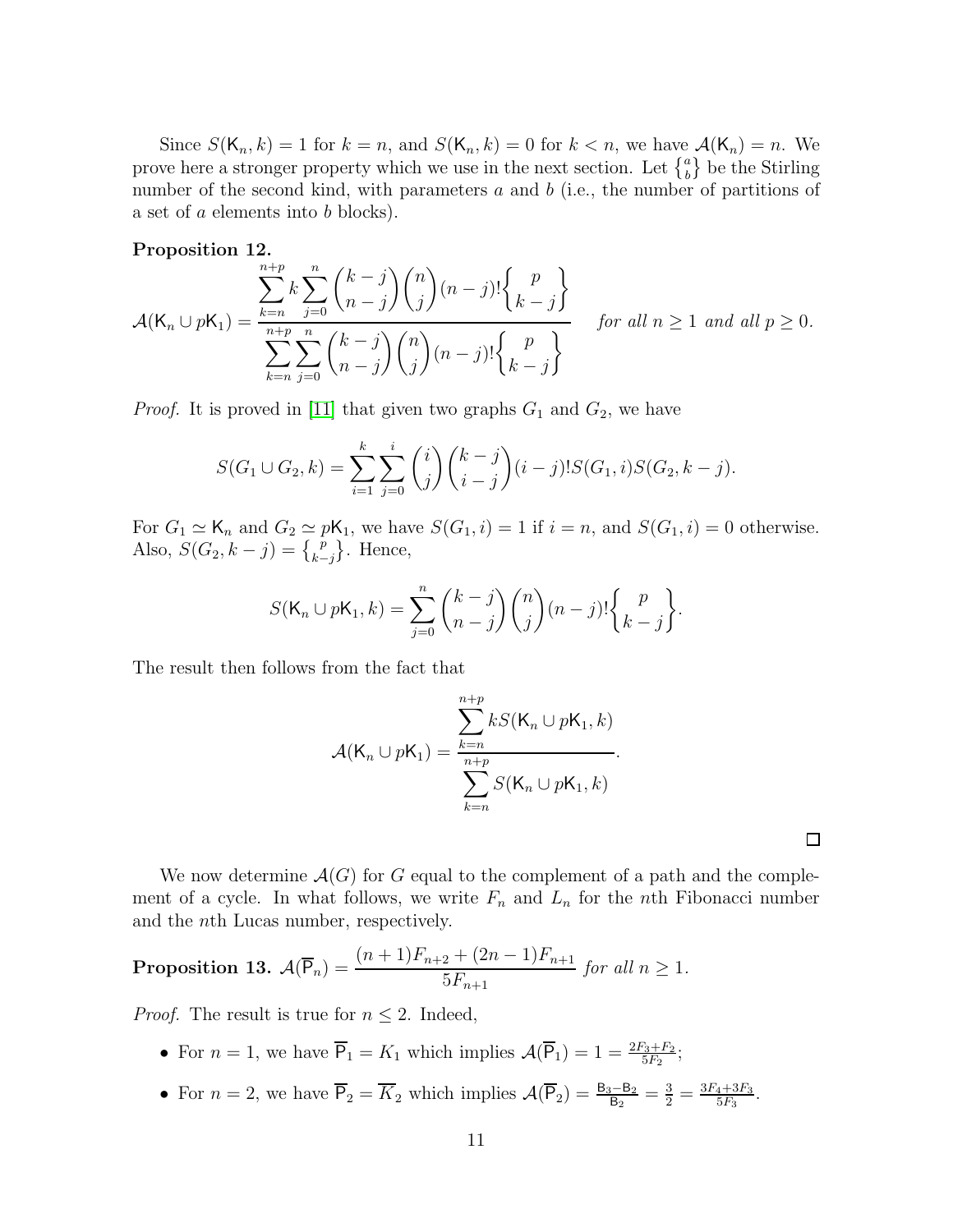For larger values of n, we proceed by induction. It is shown in [\[8\]](#page-19-10) that  $\mathcal{B}(\overline{P}_n)=F_{n+1}$ . Also, it follows from Equations [\(4\)](#page-3-2) that  $\mathcal{T}(\overline{P}_n) = \mathcal{T}(\overline{P}_{n-1} + K_1) + \mathcal{T}(\overline{P}_{n-2} + K_1)$ . Moreover, as shown in the proof of Theorem [1,](#page-3-1) we have

$$
\mathcal{T}(G + \mathsf{K}_1) = \mathcal{T}(G)\mathcal{B}(\mathsf{K}_1) + \mathcal{B}(G)\mathcal{T}(\mathsf{K}_1) = \mathcal{T}(G) + \mathcal{B}(G).
$$

Hence,

$$
\mathcal{A}(\overline{P}_n) = \frac{\mathcal{T}(\overline{P}_{n-1}) + \mathcal{B}(\overline{P}_{n-1}) + \mathcal{T}(\overline{P}_{n-2}) + \mathcal{B}(\overline{P}_{n-2})}{F_{n+1}} \n= \frac{nF_{n+1} + (2n-3)F_n}{5F_{n+1}} + \frac{F_n}{F_{n+1}} + \frac{(n-1)F_n + (2n-5)F_{n-1}}{5F_{n+1}} + \frac{F_{n-1}}{F_{n+1}} \n= \frac{nF_{n+1} + (3n+1)F_n + 2nF_{n-1}}{5F_{n+1}} = \frac{3nF_{n+1} + (n+1)F_n}{5F_{n+1}} \n= \frac{(n+1)F_{n+2} + (2n-1)F_{n+1}}{5F_{n+1}}.
$$

 $\Box$ 

**Proposition 14.** 
$$
\mathcal{A}(\overline{C}_n) = \frac{nF_{n+1}}{L_n}
$$
 for all  $n \ge 4$ .

Proof. It follows from Equations [\(4\)](#page-3-2) that

$$
\mathcal{T}(\overline{C}_n)=\mathcal{T}(\overline{P}_n)+\mathcal{T}(\overline{P}_{n-2}+K_1).
$$

Moreover, it is shown in [\[8\]](#page-19-10) that  $\mathcal{B}(\overline{C}_n) = L_n$ . Since  $\mathcal{T}(\overline{P}_{n-2} + K_1) = \mathcal{T}(\overline{P}_{n-2}) + \mathcal{B}(\overline{P}_{n-2}),$ Proposition [13](#page-10-0) implies

$$
\mathcal{A}(\overline{C}_{n}) = \frac{\mathcal{T}(\overline{P}_{n}) + \mathcal{T}(\overline{P}_{n-2}) + \mathcal{B}(\overline{P}_{n-2})}{L_{n}} \n= \frac{(n+1)F_{n+2} + (2n-1)F_{n+1}}{5L_{n}} + \frac{(n-1)F_{n} + (2n-5)F_{n-1}}{5L_{n}} + \frac{F_{n-1}}{L_{n}} \n= \frac{(n+1)F_{n+2} + (2n-1)F_{n+1} + (n-1)F_{n} + 2nF_{n-1}}{5L_{n}} \n= \frac{3nF_{n+1} + 2nF_{n} + 2nF_{n-1}}{5L_{n}} = \frac{5nF_{n+1}}{5L_{n}} = \frac{nF_{n+1}}{L_{n}}.
$$

## <span id="page-11-0"></span>5 Lower bounds on  $\mathcal{A}(G)$

In this section, we give three conjectures for potential lower bounds on  $\mathcal{A}(G)$ . We then establish their validity for triangulated graphs and for graphs  $G$  with maximum degree  $\Delta(G) \leq 2$ .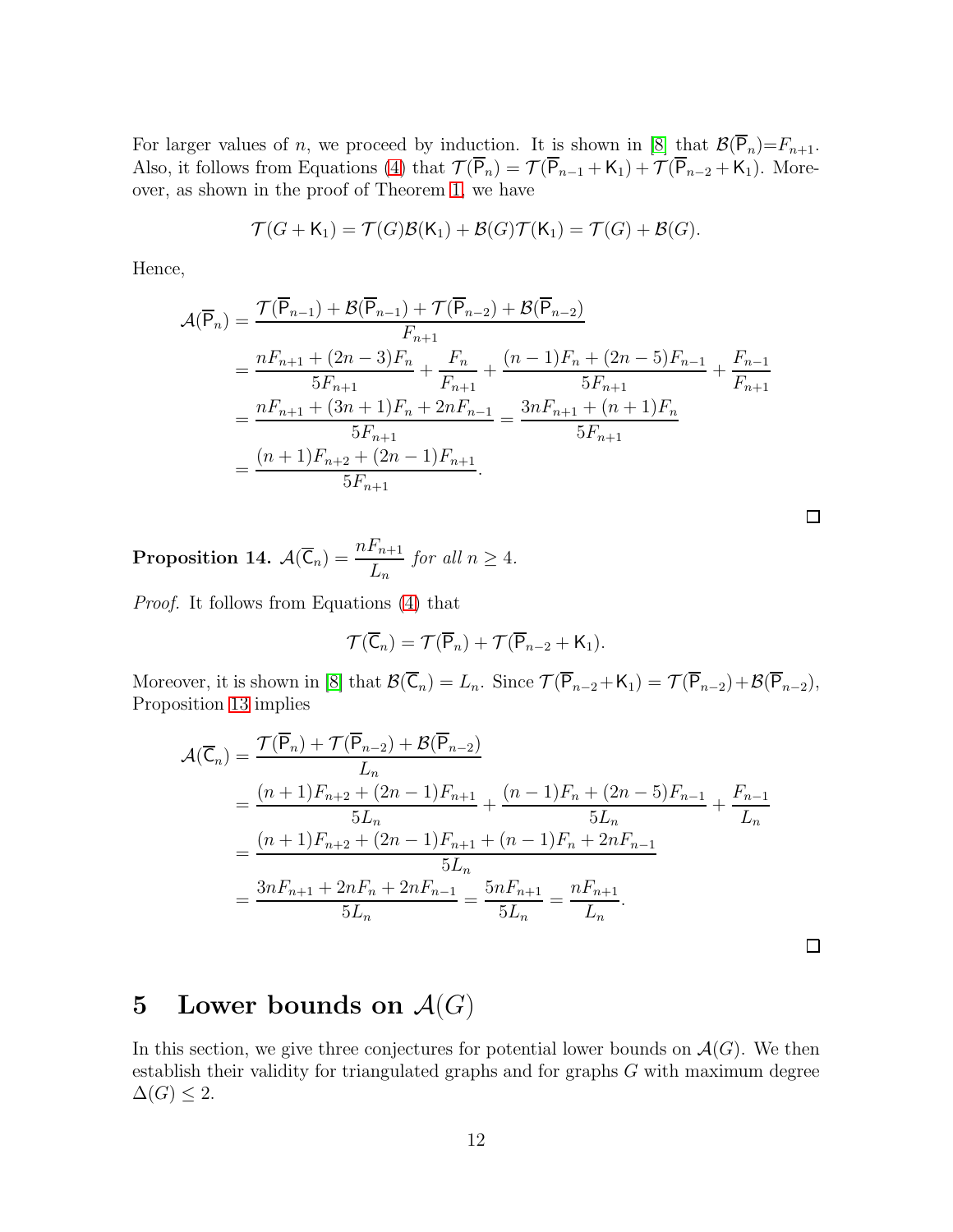<span id="page-12-0"></span>

Figure 2: The three graphs that define the lower bounds  $L_1(7)$ ,  $L_2(7, 4)$  and  $L_3(7, 4)$ .

#### 5.1 Conjectures

The lower bounds we are interested in depend on two parameters n and r with  $1 \le r \le n$ . They are equal to  $\mathcal{A}(G)$  for some specific graphs G. More precisely, with the help of Propositions [11](#page-9-1) and [12,](#page-10-1) we define

• 
$$
L_1(n) = A(\overline{K}_n) = \frac{B_{n+1} - B_n}{B_n}
$$
,  
\n•  $L_2(n,r) = A(K_r \cup (n-r)K_1) = \frac{\sum_{k=r}^{n} k \sum_{i=0}^{r} {k-i \choose r-i} {r \choose i} (r-i)! {n-r \choose k-i}}{\sum_{k=r}^{n} \sum_{i=0}^{r} {k-i \choose r-i} {r \choose i} (r-i)! {n-r \choose k-i}}.$   
\n•  $L_3(n,r) = A(K_{1,r-1} \cup (n-r)K_1) = \frac{\sum_{i=0}^{n-r} {n-r \choose i} B_{r+i}}{\sum_{i=0}^{n-r} {n-r \choose i} B_{r+i-1}}.$ 

For illustration, we show in Figure [2](#page-12-0) the three graphs that give the bounds for  $n = 7$ and  $r = 4$ .

Given a graph  $G$  of order  $n$ , we are interested in the following inequalities, one of them being a conjecture, the other ones being proved here below:

$$
L_1(n) \le \min\Big\{L_2(n, \chi(G)), L_3(n, \Delta(G)+1)\Big\} \le \max\Big\{L_2(n, \chi(G)), L_3(n, \Delta(G)+1)\Big\} \le \mathcal{A}(G).
$$

The first inequality follows from Theorem [7](#page-6-1) since  $\overline{K}_n$  is obtained from  $K_r \cup (n-r)K_1$ and from  $\mathsf{K}_{1,r-1}\cup(n-r)\mathsf{K}_1$  by repeatedly removing edges incident to simplicial vertices. The second inequality is trivial. The last inequality is an open problem stated in the two following conjectures.

<span id="page-12-1"></span>**Conjecture 15.** Let  $G$  be a graph of order n. Then,

 $\mathcal{A}(G) > L_2(n, \chi(G))$ 

with equality if and only if  $G \simeq \mathsf{K}_{\chi(G)} \cup (n-\chi(G))\mathsf{K}_1$ .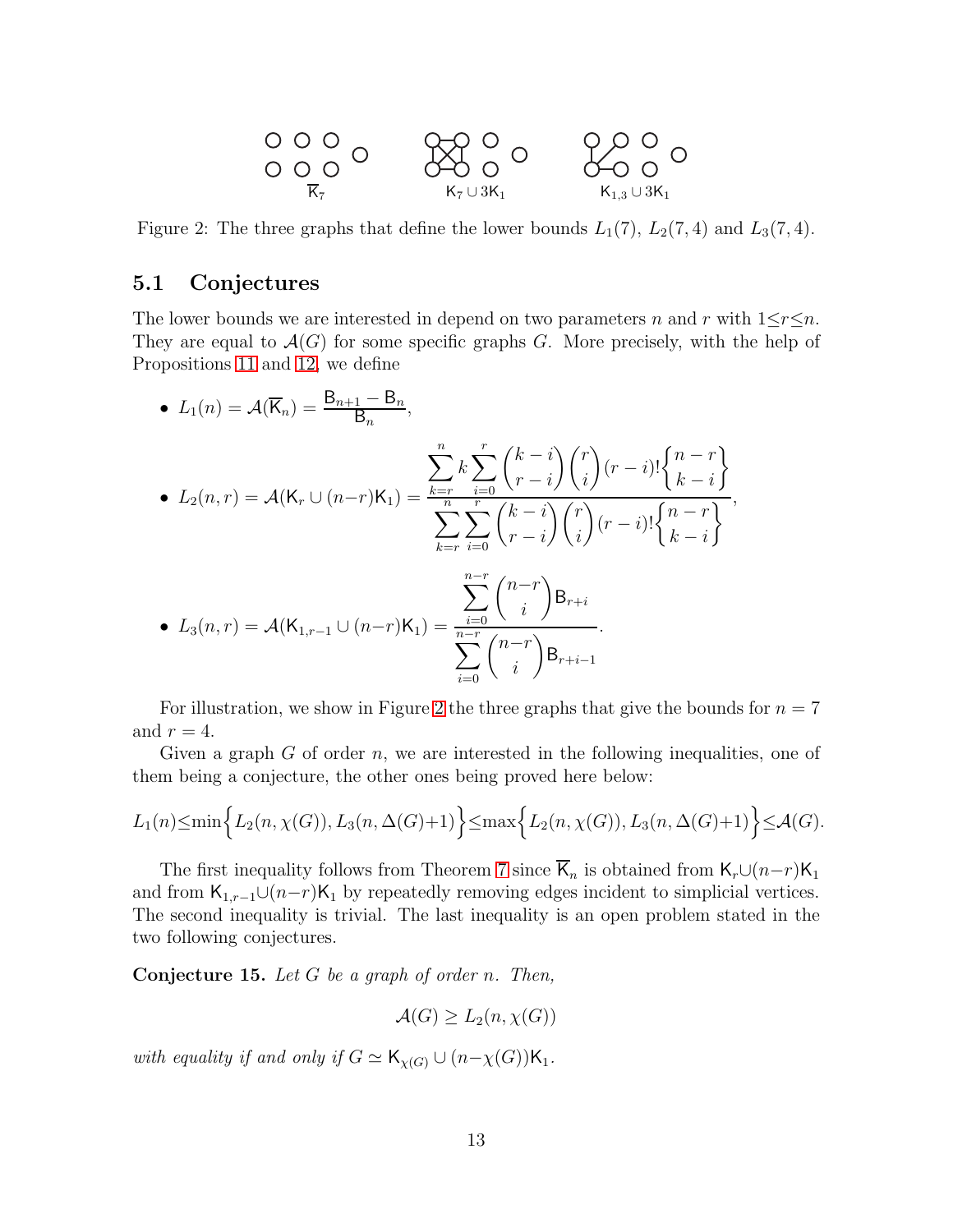<span id="page-13-0"></span>**Conjecture 16.** Let  $G$  be a graph of order n. Then

$$
\mathcal{A}(G) \ge L_3(n, \Delta(G)+1)
$$

with equality if and only if  $G \simeq \mathsf{K}_{1,\Delta(G)} \cup (n-\Delta(G)-1)\mathsf{K}_1$ .

Since  $L_1(n) \leq \min\{L_2(n,\chi(G)), L_3(n,\Delta(G)+1)\}\$ , it suffices to show that one of these conjectures is true to prove that the empty graph  $\overline{K}_n$  has the minimum value for  $\mathcal{A}(G)$  among all graphs G of order n. This leads to the following weaker conjecture.

<span id="page-13-1"></span>**Conjecture 17.** Let G be a graph of order n, then,

$$
\mathcal{A}(G) \ge L_1(n)
$$

with equality if and only if  $G \simeq \overline{K}_n$ .

Theorem 18. Conjectures [15](#page-12-1) and [16](#page-13-0) (and therefore [17\)](#page-13-1) are true for triangulated graphs.

Proof. Let us first observe that removing an edge incident to a simplicial vertex in a triangulated graph gives another triangulated graph. So let  $G$  be a triangulated graph. Since G is perfect, it contains a clique K of order  $|K| = \chi(G)$ . It is well known that triangulated graphs that are not a clique contain at least two non-adjacent simplicial vertices [\[5\]](#page-19-11). Hence, G can be reduced to  $\mathsf{K}_{\chi(G)} \cup (n-\chi(G))\mathsf{K}_1$  by repeatedly removing edges incident to simplicial vertices. We know from Theorem [7](#page-6-1) that each of these edge removals strictly decreases  $\mathcal{A}(G)$ . We thus have  $\mathcal{A}(G) \geq \mathcal{A}(\mathsf{K}_{\chi(G)} \cup (n-\chi(G))\mathsf{K}_1)$ , with equality if and only if  $G \simeq \mathsf{K}_{\chi(G)} \cup (n-\chi(G))\mathsf{K}_1$ . Conjecture [15](#page-12-1) is therefore true for triangulated graphs.

Let us now deal with Conjecture [16.](#page-13-0) Let v be a vertex of degree  $\Delta(G)$  in G. We consider the partition  $(N_1(v), N_2(v))$  of the neighborhood  $N(v)$  of v, where  $N_1(v)$ contains all vertices of  $N(v)$  of degree 1 in G (i.e., v is the only neighbor of every vertex of  $N_1(v)$ ). Also, we consider the partition  $(\overline{N}_1(v), \overline{N}_2(v))$  of the set  $\overline{N}(v)$  of vertices of G that are not adjacent to v, where  $\overline{N}_1(v)$  contains all vertices of  $\overline{N}(v)$  of degree 0 in G. If  $N_2(v) \cup N_2(v) \neq \emptyset$  then  $G[N_2(v) \cup N_2(v) \cup \{v\}]$  contains a simplicial vertex  $w \neq v$ (since it is also a triangulated graph which is not a clique). Clearly,  $w$  is simplicial in the whole graph that includes  $N_1(v)$  and  $\overline{N}_1(v)$ . Then :

- If  $w \in N_2(G)$ , we can remove all edges incident to w, except the one that links  $w$  with  $v$ . We thus get a new triangulated graph in which at least one vertex has been transferred from  $N_2(v)$  to  $N_1(v)$ , vertices of  $\overline{N}_2(v)$  may have transferred to  $\overline{N}_1(v)$ , but no vertex has undergone the reverse transfers.
- If  $w \in \overline{N_2}(v)$ , we can remove all edges incident to w. We thus get a new triangulated graph in which at least one vertex has been transferred from  $\overline{N}_2(v)$  to  $\overline{N}_1(v)$ , vertices of  $N_2(v)$  may have transferred to  $N_1(v)$ , but no vertex has undergone the reverse transfers.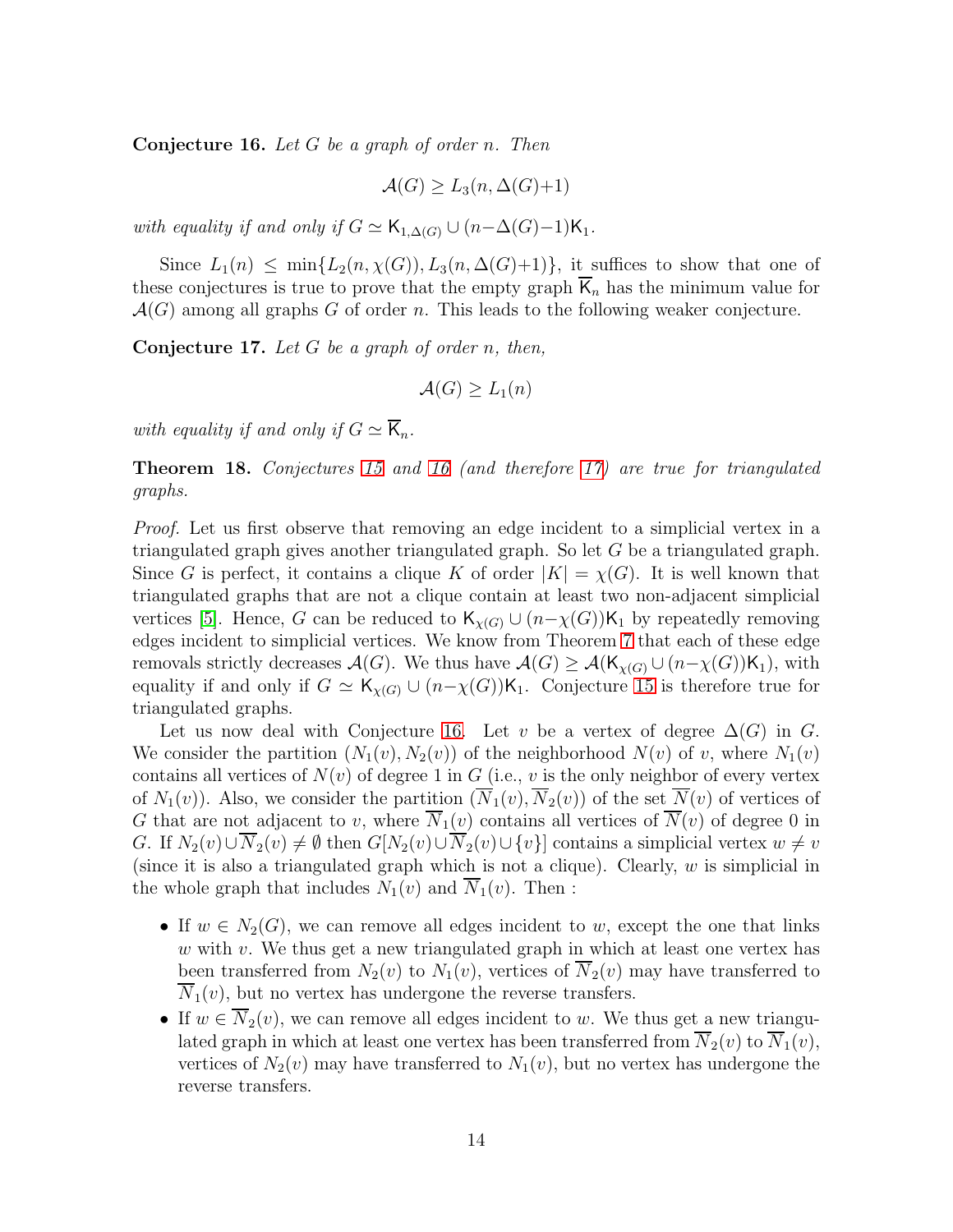Note that in both cases, no vertex has been transferred from  $\overline{N}(v)$  to  $N(v)$  or vice versa. Hence, by repeatedly applying the above mentioned edge removals, we get  $N_2(v)$  =  $\overline{N}_2(v) = \emptyset$ , which means that the resulting graph is  $\mathsf{K}_{1,\Delta(G)} \cup (n-\Delta(G)-1)\mathsf{K}_1$ . Again, we know from Theorem [7](#page-6-1) that each of the edge removals performed strictly decreases  $\mathcal{A}(G)$ , which proves that  $\mathcal{A}(G) \geq \mathcal{A}(\mathsf{K}_{1,\Delta(G)} \cup (n-\Delta(G)-1)\mathsf{K}_1)$ , with equality if and only if  $G \simeq \mathsf{K}_{1,\Delta(G)} \cup (n-\Delta(G)-1)\mathsf{K}_1$ . 口

The three conjectures come from the discovery systems *GraPHedron* [\[13\]](#page-19-12) and PHOEG [\[3\]](#page-19-13). Note that despite the apparent simplicity of Conjecture [17,](#page-13-1) its validity cannot be proven by simple intuitive means such as sequential edge removal. Indeed, there are graphs, for example  $K_{2,4}$ , for which the removal of any edge strictly increases  $\mathcal{A}(G)$ . Also, we cannot proceed by induction on the the number of connected components of G. Indeed, there are pairs of graphs  $G_1, G_2$  such that  $\mathcal{A}(G_1) < \mathcal{A}(G_2)$  while  $\mathcal{A}(G_1 \cup K_1) > \mathcal{A}(G_2 \cup K_1)$ . For example, for  $G_1 = K_{2,3}$  and  $G_2 = K_3 \cup 2K_1$ , we have

$$
\mathcal{A}(G_1) = 3.5 < 3.529 = \mathcal{A}(G_2) \quad \text{and} \quad \mathcal{A}(G_1 \cup K_1) = 3.867 > 3.831 = \mathcal{A}(G_2 \cup K_1).
$$

Note that proving that Conjecture [16](#page-13-0) is true for all graphs  $G$  of order  $n$  and maximum degree  $\Delta(G) = n - 1$  is as difficult as proving Conjecture [17.](#page-13-1) Indeed, let v be a vertex of degree  $n-1$  in a graph G of order n. Since v is a dominant vertex of G, we know from Corollary [2](#page-4-1) that  $\mathcal{A}(G) = \mathcal{A}(G - v) + 1$ . Hence, minimizing  $\mathcal{A}(G)$  is equivalent to minimizing  $\mathcal{A}(G - v)$ , with no maximum degree constraint on  $G - v$ . We show in the next section that Conjectures [15](#page-12-1) and [16](#page-13-0) (and therefore [17\)](#page-13-1) are true for graphs of maximum degree at most 2.

#### 5.2 Proof of the conjectures for graphs G with  $\Delta(G) \leq 2$

We start this section with a simple proof of the validity of Conjectures [15](#page-12-1) and [16](#page-13-0) when  $\Delta(G) = 1.$ 

**Theorem 19.** Let G be a graph of order n and maximum degree  $\Delta(G) = 1$ . Then,

$$
L_2(n, \chi(G)) = L_3(n, \Delta(G) + 1) \leq \mathcal{A}(G),
$$

with equality if and only if  $G \simeq K_2 \cup (n-2)K_1$ .

*Proof.* Since  $\Delta(G) = 1$ , we have  $\chi(G) = 2$ , which implies

$$
L_2(n, \chi(G)) = L_2(n, 2) = \mathcal{A}(\mathsf{K}_2 \cup (n-2)\mathsf{K}_1) = \mathcal{A}(\mathsf{K}_{1,1} \cup (n-2)\mathsf{K}_1) = L_3(n, 2) = L_3(n, \Delta(G) + 1).
$$

Note also that  $\Delta(G) = 1$  implies  $G \simeq p\mathsf{K}_2 \cup (n-2p)\mathsf{K}_1$  for  $p \geq 1$ . Hence, all vertices in  $G$  are simplicial. We can thus sequentially remove all edges of  $G$ , except one, and it follows from Theorem [7](#page-6-1) that  $\mathcal{A}(G) \geq \mathcal{A}(K_2 \cup (n-2)K_1)$ , with equality if and only  $G \simeq K_2 \cup (n-2)K_1$ . 口

The proofs that Conjectures [15](#page-12-1) and [16](#page-13-0) are true when  $\Delta(G) = 2$  are more complex. We first prove some intermediate results in the form of lemmas.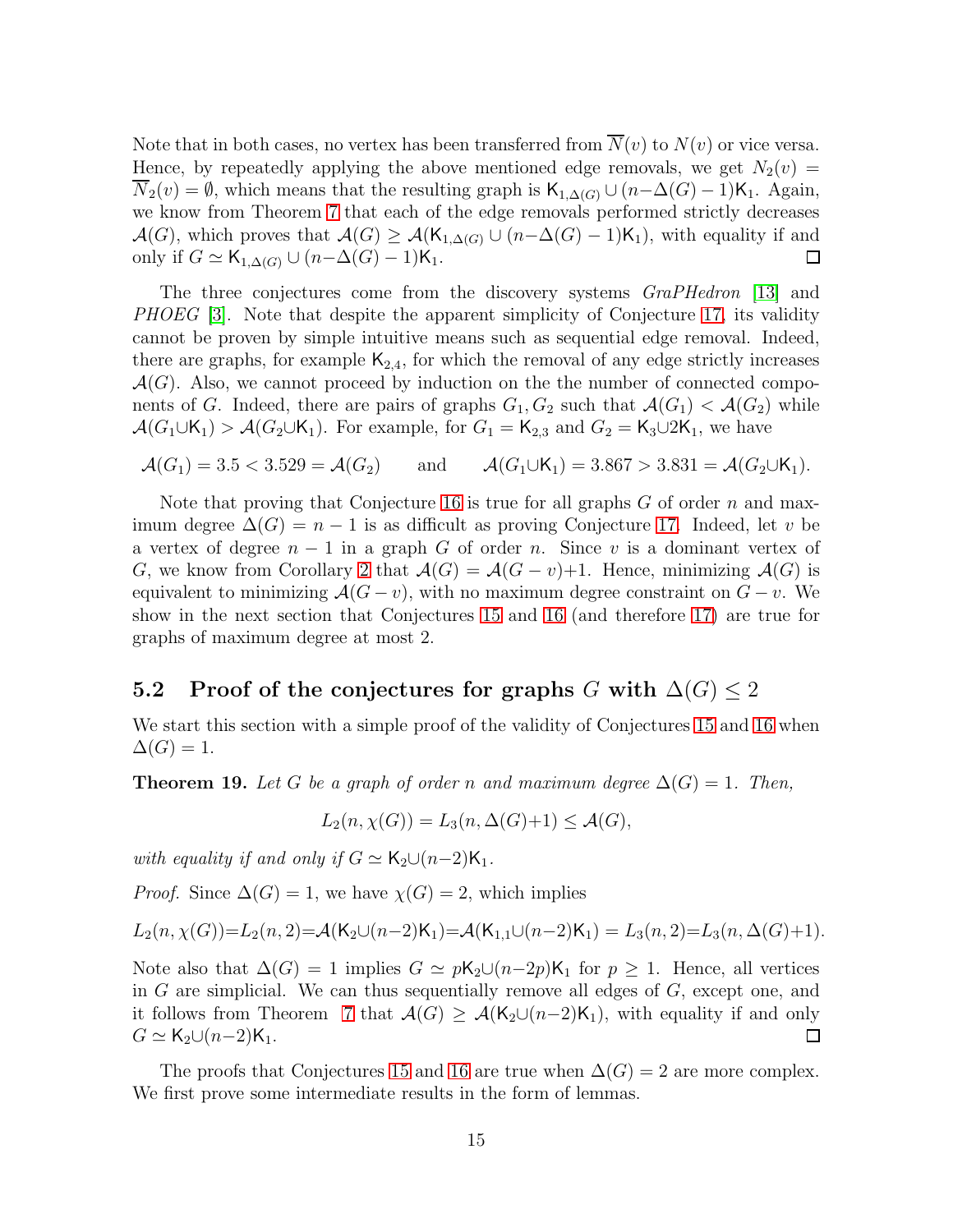<span id="page-15-1"></span>**Lemma 20.**  $A(G \cup C_n) > A(G \cup P_n)$  for all  $n \geq 3$  and all graphs G.

*Proof.* Let  $H \simeq \mathsf{P}_2$  if  $n = 3$  and  $H \simeq \mathsf{C}_{n-1}$  if  $n > 3$ . We know from Equations [\(3\)](#page-3-3) that  $\mathcal{B}(G \cup C_n) = \mathcal{B}(G \cup P_n) - \mathcal{B}(G \cup H)$  and  $\mathcal{T}(G \cup C_n) = \mathcal{T}(G \cup P_n) - \mathcal{T}(G \cup H)$ . Since  $P_n$  is a partial subgraph of  $C_n$ , we have  $\mathcal{B}(G \cup C_n) > \mathcal{B}(G \cup P_n)$ . Altogether, this gives

$$
\mathcal{A}(G \cup C_n) - \mathcal{A}(G \cup H) = \frac{\mathcal{T}(G \cup C_n)}{\mathcal{B}(G \cup C_n)} - \frac{\mathcal{T}(G \cup H)}{\mathcal{B}(G \cup H)}
$$
  
\n
$$
= \frac{\mathcal{T}(G \cup P_n) - \mathcal{T}(G \cup H)}{\mathcal{B}(G \cup P_n) - \mathcal{B}(G \cup H)} - \frac{\mathcal{T}(G \cup H)}{\mathcal{B}(G \cup H)}
$$
  
\n
$$
= \frac{\mathcal{T}(G \cup P_n)\mathcal{B}(G \cup H) - \mathcal{T}(G \cup H)\mathcal{B}(G \cup P_n)}{\mathcal{B}(G \cup C_n)\mathcal{B}(G \cup H)}
$$
  
\n
$$
> \frac{\mathcal{T}(G \cup P_n)\mathcal{B}(G \cup H) - \mathcal{T}(G \cup H)\mathcal{B}(G \cup P_n)}{\mathcal{B}(G \cup P_n)\mathcal{B}(G \cup H)}
$$
  
\n
$$
= \frac{\mathcal{T}(G \cup P_n)}{\mathcal{B}(G \cup P_n)} - \frac{\mathcal{T}(G \cup H)}{\mathcal{B}(G \cup H)}
$$
  
\n
$$
= \mathcal{A}(G \cup C_n) > \mathcal{A}(G \cup P_n).
$$

For  $n \geq 3$ , let  $\mathsf{Q}_n$  be the graph obtained from  $\mathsf{P}_n$  by adding an edge between an extremity v of  $P_n$  and the vertex at distance 2 from v on  $P_n$ .

<span id="page-15-0"></span>**Lemma 21.** If  $n \geq 3$ ,  $0 \leq x \leq p$  and  $1 \leq k \leq n$ , then

$$
S(Q_n \cup pK_1, k) = \sum_{i=0}^{x} {x \choose i} S(Q_{n+i} \cup (p-x)K_1, k).
$$

*Proof.* The result is clearly true for  $p = 0$ . For larger values of p, we proceed by induction. Since the result is clearly true for  $x = 0$ , we assume  $x \ge 1$ . Equations [\(2\)](#page-3-4) imply

$$
S(\mathbf{Q}_n \cup p\mathbf{K}_1, k) = S(\mathbf{Q}_{n+1} \cup (p-1)\mathbf{K}_1, k) + S(\mathbf{Q}_n \cup (p-1)\mathbf{K}_1, k)
$$
  
\n
$$
= \sum_{i=0}^{x-1} {x-1 \choose i} S(\mathbf{Q}_{n+i+1} \cup (p-x)\mathbf{K}_1, k) + \sum_{i=0}^{x-1} {x-1 \choose i} S(\mathbf{Q}_{n+i} \cup (p-x)\mathbf{K}_1, k)
$$
  
\n
$$
= \sum_{i=1}^{x} {x-1 \choose i-1} S(\mathbf{Q}_{n+i} \cup (p-x)\mathbf{K}_1, k) + \sum_{i=0}^{x-1} {x-1 \choose i} S(\mathbf{Q}_{n+i} \cup (p-x)\mathbf{K}_1, k)
$$
  
\n
$$
= S(\mathbf{Q}_{n+x} \cup (p-x)\mathbf{K}_1, k) + S(\mathbf{Q}_n \cup (p-x)\mathbf{K}_1, k)
$$
  
\n
$$
+ \sum_{i=1}^{x-1} {x-1 \choose i-1} + {x-1 \choose i} S(\mathbf{Q}_{n+i} \cup (p-x)\mathbf{K}_1, k)
$$
  
\n
$$
= \sum_{i=0}^{x} {x \choose i} S(\mathbf{Q}_{n+i} \cup (p-x)\mathbf{K}_1, k).
$$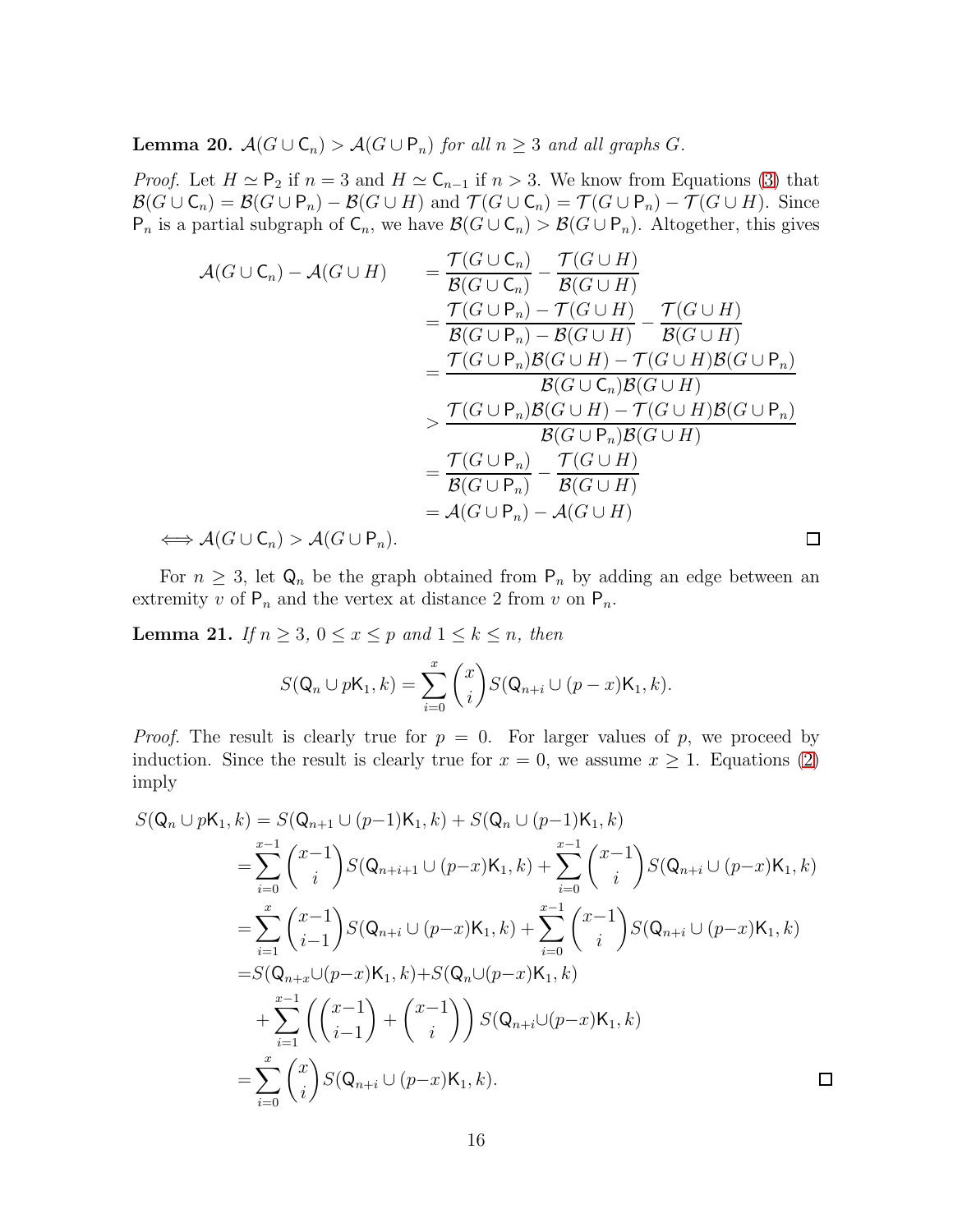<span id="page-16-0"></span>**Lemma 22.** If  $n \geq 3$  is an odd number and  $1 \leq k \leq n$ , then

$$
S(\mathsf{C}_n \cup p\mathsf{K}_1,k) = \sum_{i=0}^{(n-3)/2} S(\mathsf{Q}_{2i+3} \cup p\mathsf{K}_1,k).
$$

*Proof.* The result is clearly true for  $n = 3$  since  $C_3 \simeq Q_3$ . For larger values of n, we proceed by induction. It follows from Equations [\(1\)](#page-3-5) and [\(2\)](#page-3-4) that

$$
S(C_n \cup pK_1, k) = S(P_n \cup pK_1) - S(C_{n-1} \cup pK_1, k)
$$
  
=  $(S(Q_n \cup pK_1, k) + S(P_{n-1} \cup pK_1, k)) - (S(P_{n-1} \cup pK_1, k) - S(C_{n-2} \cup pK_1, k))$   
=  $S(Q_n \cup pK_1, k) + S(C_{n-2} \cup pK_1, k)$   
=  $S(Q_n \cup pK_1, k) + \sum_{i=0}^{(n-5)/2} S(Q_{2i+3} \cup pK_1, k)$   
=  $\sum_{i=0}^{(n-3)/2} S(Q_{2i+3} \cup pK_1, k).$ 

 $\Box$ 

<span id="page-16-1"></span>**Lemma 23.** If n and x are two numbers such that  $5 \le x \le n$  and x is odd, then

$$
S(\mathsf{C}_3 \cup (n-3)\mathsf{K}_1, k) = S(\mathsf{C}_x \cup (n-x)\mathsf{K}_1, k) + \sum_{i=0}^{x-5} \alpha_i S(\mathsf{Q}_{i+4} \cup (n-x)\mathsf{K}_1, k)
$$

where

$$
\alpha_i = \begin{cases} \begin{pmatrix} x-3 \\ i \end{pmatrix} - 1 & \text{if } i \text{ is even} \\ \begin{pmatrix} x-3 \\ i \end{pmatrix} & \text{if } i \text{ is odd.} \end{cases}
$$

*Proof.* Since  $Q_3 \simeq C_3$  we know from Lemma [21](#page-15-0) that

$$
S(Q_3 \cup (n-3)K_1, k) = \sum_{i=0}^{x-3} {x-3 \choose i} S(Q_{i+3} \cup (n-x)K_1, k)
$$
  
= 
$$
\sum_{i=0}^{(x-3)/2} {x-3 \choose 2i} S(Q_{2i+3} \cup (n-x)K_1, k)
$$
  
+ 
$$
\sum_{i=0}^{(x-5)/2} {x-3 \choose 2i+1} S(Q_{2i+4} \cup (n-x)K_1, k).
$$

It then follows from Lemma [22](#page-16-0) that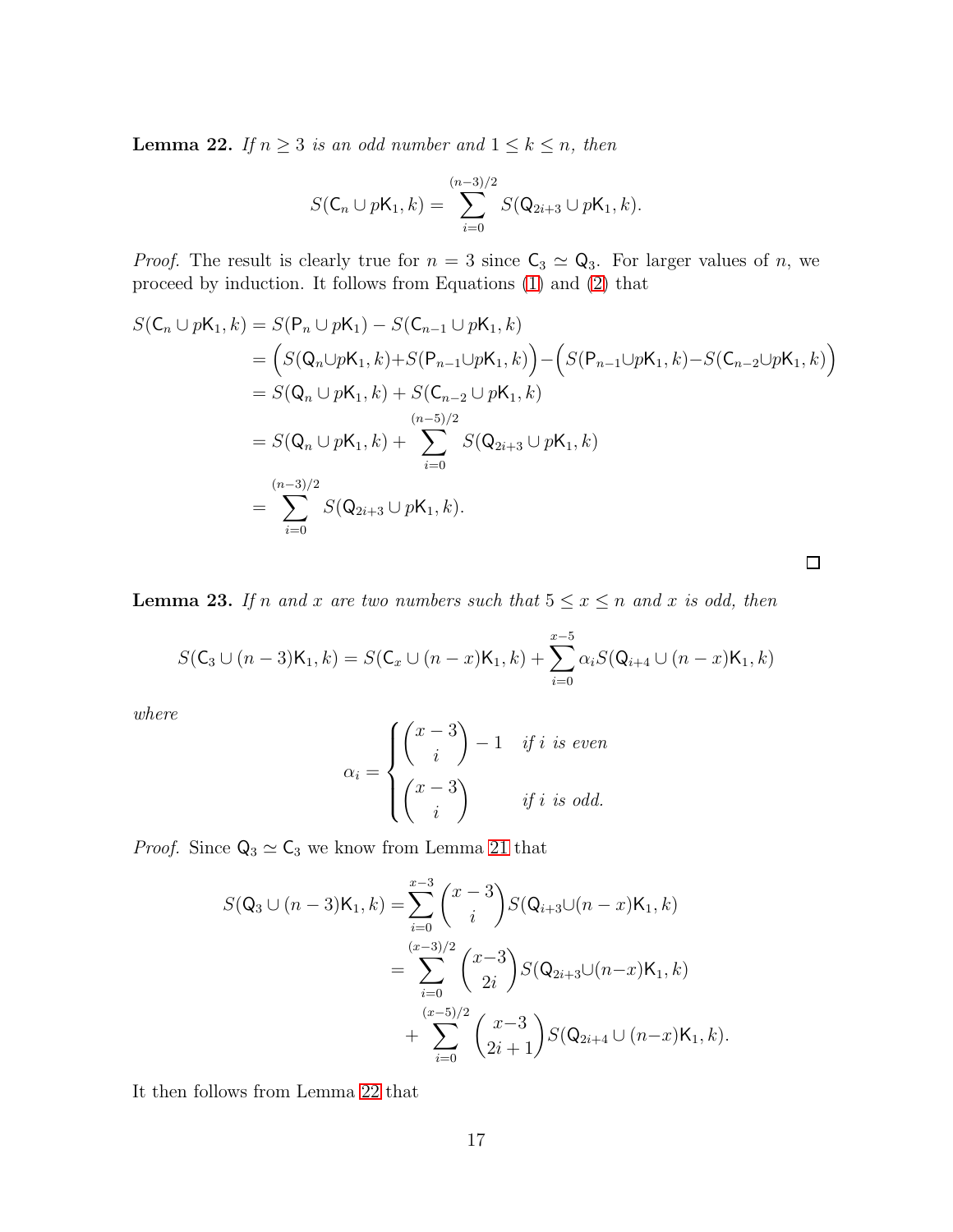$$
S(Q_3 \cup (n-3)K_1, k) = S(C_x \cup (n-x)K_1, k) + \sum_{i=1}^{(x-5)/2} \left( {x-3 \choose 2i} - 1 \right) S(Q_{2i+3} \cup (n-x)K_1, k)
$$
  
+ 
$$
\sum_{i=0}^{(x-5)/2} {x-3 \choose 2i+1} S(Q_{2i+4} \cup (n-x)K_1, k)
$$
  
= 
$$
S(C_x \cup (n-x)K_1, k) + \sum_{i=0}^{x-5} \alpha_i S(Q_{i+4} \cup (n-x)K_1, k).
$$

<span id="page-17-0"></span>**Lemma 24.** If  $n \geq 5$  and  $3 \leq i < n$  then

$$
\mathcal{A}(\mathsf{Q}_i \cup p\mathsf{K}_1) < \mathcal{A}(\mathsf{C}_n \cup p\mathsf{K}_1)
$$

*Proof.* Since  $Q_{n-1} \cup pK_1$  is obtained from  $Q_i \cup pK_1$  by iteratively adding vertices of degree 1, we know from Corollary [5](#page-6-2) that  $\mathcal{A}(\mathsf{Q}_i \cup p\mathsf{K}_1) \leq \mathcal{A}(\mathsf{Q}_{n-1} \cup p\mathsf{K}_1)$ . Moreover, it is proved in [\[10\]](#page-19-6) that  $\mathcal{A}(\mathsf{Q}_{n-1} \cup p\mathsf{K}_1) < \mathcal{A}(\mathsf{P}_n \cup p\mathsf{K}_1)$  for all  $n \geq 5$  and  $p \geq 0$ . It then follows from Lemma [20](#page-15-1) that

$$
\mathcal{A}(\mathsf{Q}_i \cup p\mathsf{K}_1) \leq \mathcal{A}(\mathsf{Q}_{n-1} \cup p\mathsf{K}_1) < \mathcal{A}(\mathsf{P}_n \cup p\mathsf{K}_1) < \mathcal{A}(\mathsf{C}_n \cup p\mathsf{K}_1).
$$

 $\Box$ 

<span id="page-17-1"></span>Corollary 25. If  $n \geq 5$ , x is odd and  $5 \leq x \leq n$ , then

$$
\mathcal{A}(\mathsf{C}_3 \cup (n-3)\mathsf{K}_1) < \mathcal{A}(\mathsf{C}_x \cup (n-x)\mathsf{K}_1).
$$

Proof. Lemma [23](#page-16-1) implies

• 
$$
\mathcal{B}(\mathsf{C}_3 \cup (n-3)\mathsf{K}_1) = \mathcal{B}(\mathsf{C}_x \cup (n-x)\mathsf{K}_1) + \sum_{i=0}^{x-5} \alpha_i \mathcal{B}(\mathsf{Q}_{i+4} \cup (n-x)\mathsf{K}_1)
$$
, and  
\n•  $\mathcal{T}(\mathsf{C}_3 \cup (n-3)\mathsf{K}_1) = \mathcal{T}(\mathsf{C}_x \cup (n-x)\mathsf{K}_1) + \sum_{i=0}^{x-5} \alpha_i \mathcal{T}(\mathsf{Q}_{i+4} \cup (n-x)\mathsf{K}_1)$ ,

where

\n- $$
\alpha_i = \binom{x-3}{i} - 1 \geq 0
$$
 if  $i$  is even, and
\n- $\alpha_i = \binom{x-3}{i} > 0$  if  $i$  is odd.
\n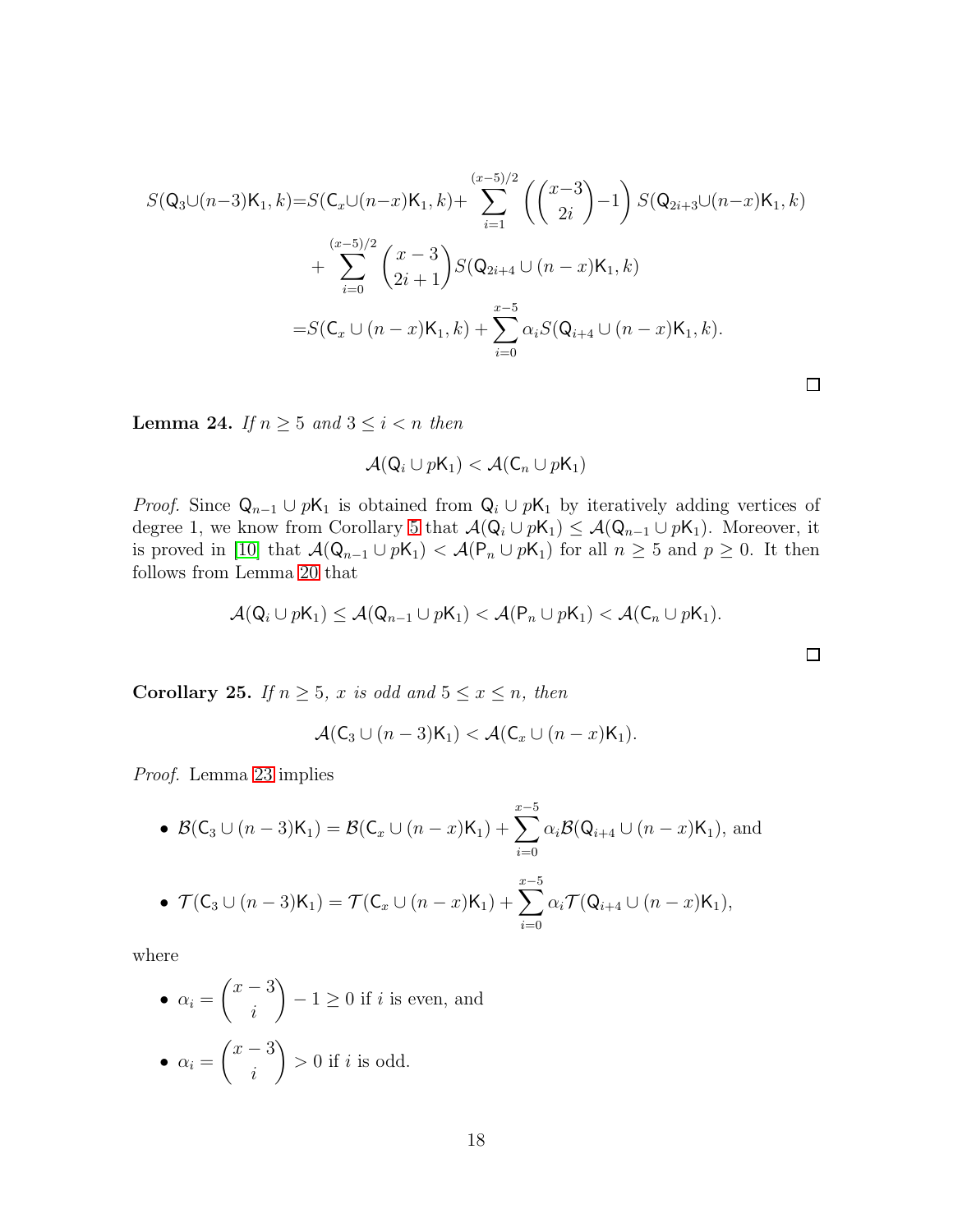Also, we know from Lemma [24](#page-17-0) that  $\mathcal{A}(Q_{i+4}\cup p\mathsf{K}_1)\langle\mathcal{A}(C_x\cup (n-x)\mathsf{K}_1) \text{ for } i=0,\ldots,x-5.$ Hence, it follows from Theorem [10](#page-9-2) that  $\mathcal{A}(\mathsf{C}_3 \cup (n-3)\mathsf{K}_1) < \mathcal{A}(\mathsf{C}_x \cup (n-x)\mathsf{K}_1)$ .  $\Box$ 

We are now ready to prove the validity of Conjectures [15](#page-12-1) and [16](#page-13-0) when  $\Delta(G) = 2$ . **Theorem 26.** Let G be a graph of order n with  $\Delta(G) = 2$ . Then,

$$
\mathcal{A}(G) \ge L_2(n, \chi(G))
$$

with equality if and only if  $G \simeq \mathsf{K}_{\chi(G)} \cup (n-\chi(G))\mathsf{K}_1$ .

*Proof.* Since  $\Delta(G) = 2$ , G is the disjoint union of paths and cycles. If G does not contain any odd cycle, then  $\chi(G) = 2$ . It then follows from Theorem [7](#page-6-1) and Lemma [20](#page-15-1) that the edges of G can be removed sequentially, with a strict decrease of  $\mathcal{A}(G)$  at each step, until we get  $\mathsf{K}_2 \cup (n-2)\mathsf{K}_1$ .

If  $\chi(G)=3$ , then at least one connected component of G is an odd cycle  $\mathsf{C}_x$  with  $x\leq n$ . Again, we know from Theorem [7](#page-6-1) and Lemma [20](#page-15-1) that the edges of G can be removed sequentially, with a strict decrease of  $\mathcal{A}(G)$  at each step, until we get  $C_x \cup (n-x)K_1$ . It then follows from Corollary [25](#page-17-1) that  $\mathcal{A}(G) \geq \mathcal{A}(\mathsf{C}_x \cup (n-x)\mathsf{K}_1) \geq \mathcal{A}(\mathsf{C}_3 \cup (n-3)\mathsf{K}_1)$ , with equalities if and only if  $G \simeq \mathsf{C}_3 \cup (n-3)\mathsf{K}_1 \simeq \mathsf{K}_3 \cup (n-3)\mathsf{K}_1$ .

 $\Box$ 

**Theorem 27.** Let G be a graph of order n with  $\Delta(G) = 2$ . Then,

$$
\mathcal{A}(G) \ge L_3(n, \Delta(G) + 1)
$$

with equality if and only if  $G \simeq \mathsf{K}_{1,2} \cup (n-3)\mathsf{K}_1$ .

*Proof.* Since  $\Delta(G) = 2$ , G is the disjoint union of paths and cycles. Also, G contains at least one vertex u of degree 2. Let v and w be two neighbors of u in  $G$ . It follows from Theorem [7](#page-6-1) and Lemma [20](#page-15-1) that the edges of G can be removed sequentially, with a strict decrease of  $\mathcal{A}(G)$  at each step, until the edge set of the remaining graph H is  $\{uv, uw\}$ . But H is then isomorphic to  $\mathsf{K}_{1,2} \cup (n-3)\mathsf{K}_{1}$ .  $\Box$ 

### 6 Concluding remarks

We have established several properties for a recently defined graph invariant, namely the average number  $\mathcal{A}(G)$  of colors in the non-equivalent colorings of a graph G. We then looked at bounds for  $\mathcal{A}(G)$ . It is easy to prove that  $\mathcal{A}(G) \leq \mathcal{A}(\mathsf{K}_n) = n$  for all graphs of order n, with equality if and only if  $G \simeq K_n$ . Hence, n is the best possible upper bound on  $\mathcal{A}(G)$  for a graph G of order n. We think that the best possible lower bound on  $\mathcal{A}(G)$  for a graph G of order n is  $\mathcal{A}(\overline{K}_n)$ . We have shown that despite its apparent simplicity, this conjecture cannot be proven using simple techniques like sequential edge removal. We have then refined this conjecture by proposing lower bounds related to the chromatic number  $\chi(G)$  and to the maximum degree  $\Delta(G)$  of G. We have thus stated three open problems. We have shown that these three conjectures are true for triangulated graphs and for graphs with maximum degree at most 2.